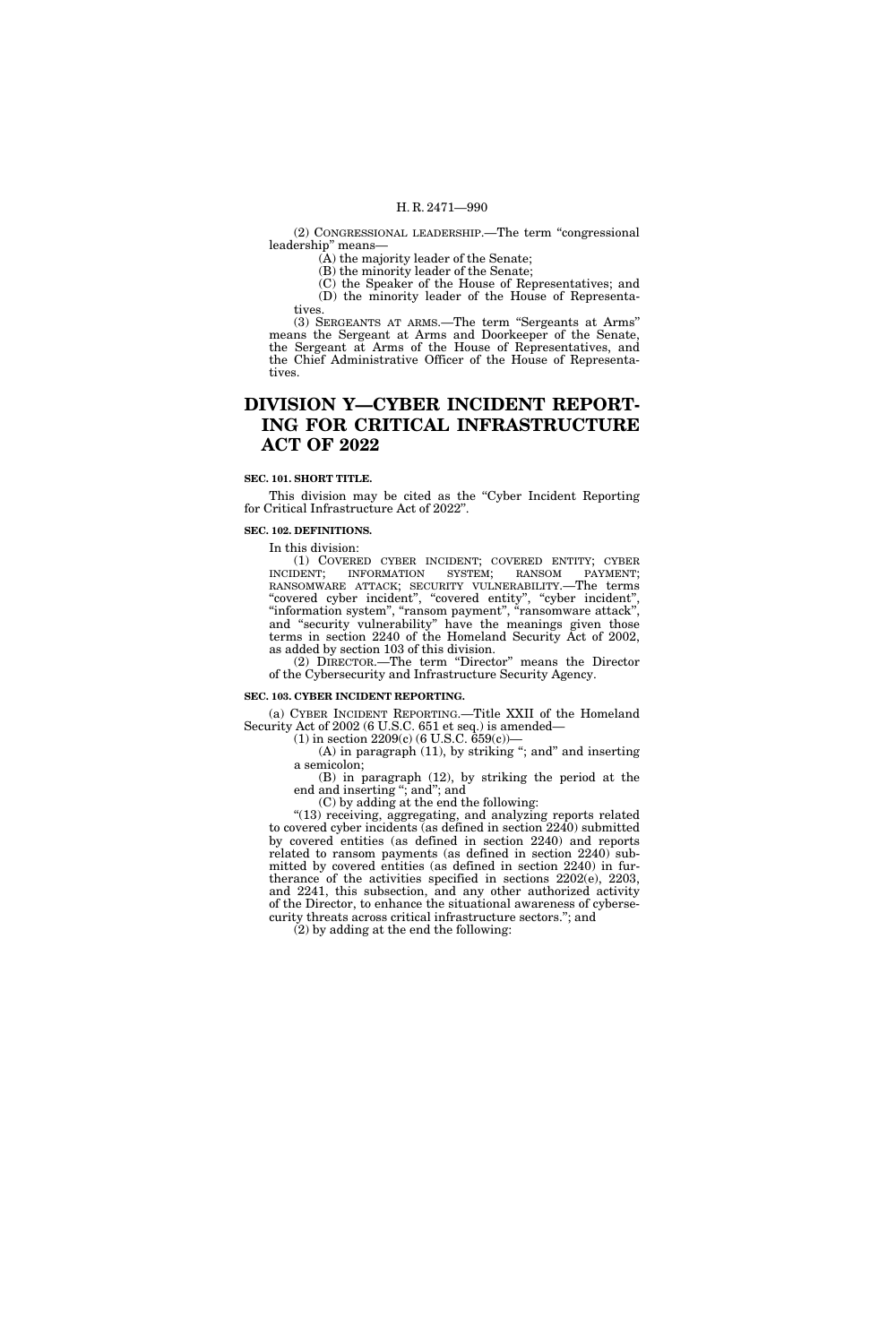# **''Subtitle D—Cyber Incident Reporting**

# **''SEC. 2240. DEFINITIONS.**

''In this subtitle:

" $(1)$  CENTER.—The term 'Center' means the center established under section 2209.

"(2) CLOUD SERVICE PROVIDER.—The term 'cloud service" provider' means an entity offering products or services related to cloud computing, as defined by the National Institute of Standards and Technology in NIST Special Publication 800– 145 and any amendatory or superseding document relating thereto.

''(3) COUNCIL.—The term 'Council' means the Cyber Incident Reporting Council described in section 2246.

''(4) COVERED CYBER INCIDENT.—The term 'covered cyber incident' means a substantial cyber incident experienced by a covered entity that satisfies the definition and criteria established by the Director in the final rule issued pursuant to section 2242(b).

"(5) COVERED ENTITY.—The term 'covered entity' means an entity in a critical infrastructure sector, as defined in Presidential Policy Directive 21, that satisfies the definition established by the Director in the final rule issued pursuant to section  $2242(b)$ .

''(6) CYBER INCIDENT.—The term 'cyber incident'—

" $(A)$  has the meaning given the term 'incident' in section 2209; and

''(B) does not include an occurrence that imminently, but not actually, jeopardizes—

''(i) information on information systems; or

"(ii) information systems.

"(7) CYBER THREAT.—The term 'cyber threat' has the meaning given the term 'cybersecurity threat' in section 2201.

"(8) CYBER THREAT INDICATOR; CYBERSECURITY PURPOSE; DEFENSIVE MEASURE; FEDERAL ENTITY; SECURITY VULNER-ABILITY.—The terms 'cyber threat indicator', 'cybersecurity purpose', 'defensive measure', 'Federal entity', and 'security vulnerability' have the meanings given those terms in section 102 of the Cybersecurity Act of 2015 (6 U.S.C. 1501).

''(9) INCIDENT; SHARING.—The terms 'incident' and 'sharing' have the meanings given those terms in section 2209.

''(10) INFORMATION SHARING AND ANALYSIS ORGANIZATION.— The term 'Information Sharing and Analysis Organization' has the meaning given the term in section  $2222$ .

''(11) INFORMATION SYSTEM.—The term 'information system'

"(A) has the meaning given the term in section  $3502$ of title 44, United States Code; and

''(B) includes industrial control systems, such as supervisory control and data acquisition systems, distributed control systems, and programmable logic controllers.

"(12) MANAGED SERVICE PROVIDER.—The term 'managed service provider' means an entity that delivers services, such as network, application, infrastructure, or security services, via ongoing and regular support and active administration on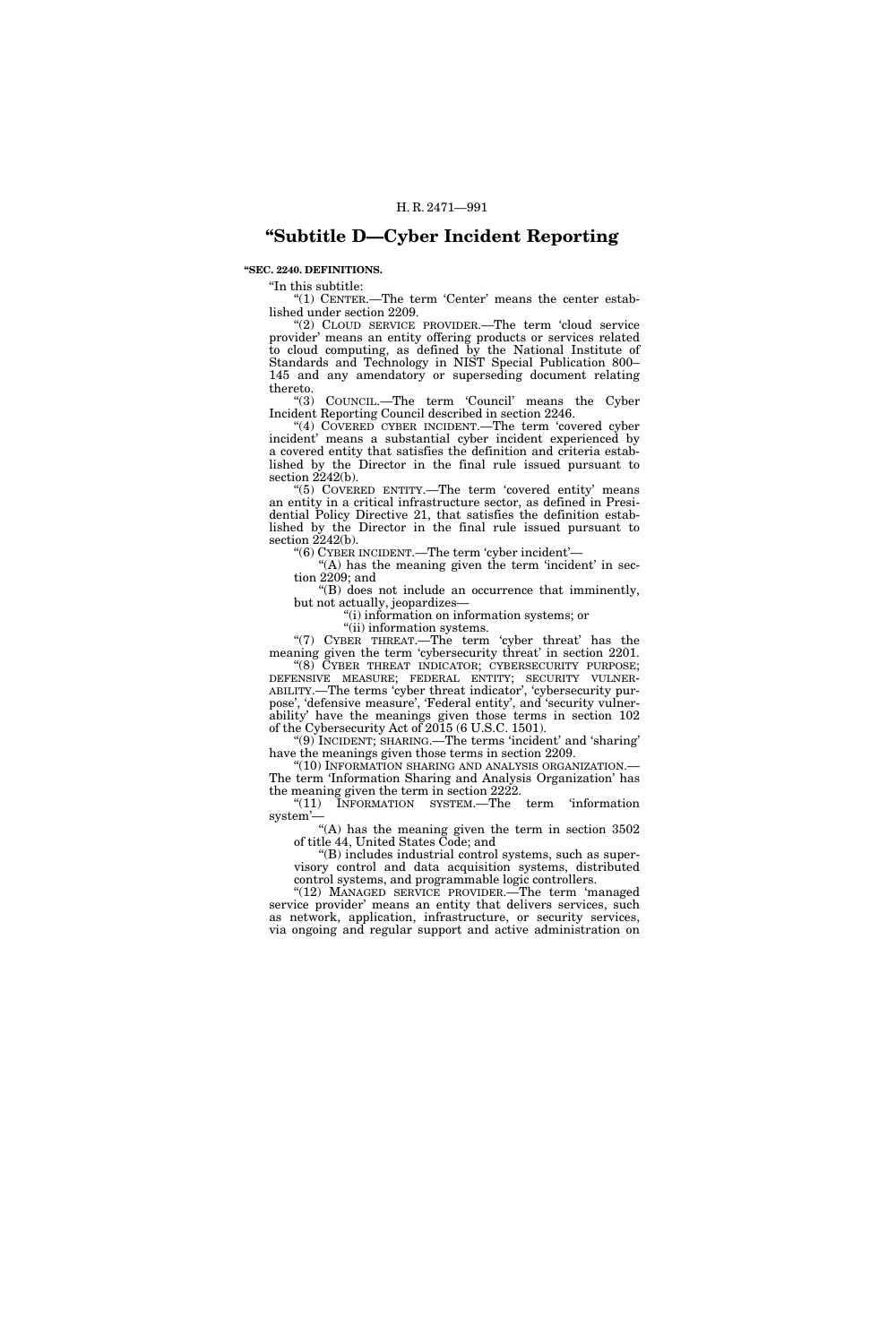the premises of a customer, in the data center of the entity (such as hosting), or in a third party data center.

"(13) RANSOM PAYMENT. The term 'ransom payment' means the transmission of any money or other property or asset, including virtual currency, or any portion thereof, which has at any time been delivered as ransom in connection with a ransomware attack.

"(14) RANSOMWARE ATTACK.—The term 'ransomware attack'—

"(A) means an incident that includes the use or threat of use of unauthorized or malicious code on an information system, or the use or threat of use of another digital mechanism such as a denial of service attack, to interrupt or disrupt the operations of an information system or compromise the confidentiality, availability, or integrity of electronic data stored on, processed by, or transiting an information system to extort a demand for a ransom payment; and

''(B) does not include any such event where the demand for payment is—

''(i) not genuine; or

"(ii) made in good faith by an entity in response to a specific request by the owner or operator of the information system.

"(15) SECTOR RISK MANAGEMENT AGENCY.—The term 'Sector Risk Management Agency' has the meaning given the term in section 2201.

"(16) SIGNIFICANT CYBER INCIDENT.—The term 'significant cyber incident' means a cyber incident, or a group of related cyber incidents, that the Secretary determines is likely to result in demonstrable harm to the national security interests, foreign relations, or economy of the United States or to the public confidence, civil liberties, or public health and safety of the people of the United States.

 $(17)$  SUPPLY CHAIN COMPROMISE.—The term 'supply chain compromise' means an incident within the supply chain of an information system that an adversary can leverage or does leverage to jeopardize the confidentiality, integrity, or availability of the information system or the information the system processes, stores, or transmits, and can occur at any point during the life cycle.

"(18) VIRTUAL CURRENCY.—The term 'virtual currency' means the digital representation of value that functions as a medium of exchange, a unit of account, or a store of value.

"(19) VIRTUAL CURRENCY ADDRESS.—The term 'virtual currency address' means a unique public cryptographic key identifying the location to which a virtual currency payment can be made.

#### **''SEC. 2241. CYBER INCIDENT REVIEW.**

''(a) ACTIVITIES.—The Center shall—

''(1) receive, aggregate, analyze, and secure, using processes consistent with the processes developed pursuant to the Cybersecurity Information Sharing Act of 2015 (6 U.S.C. 1501 et seq.) reports from covered entities related to a covered cyber incident to assess the effectiveness of security controls, identify tactics, techniques, and procedures adversaries use to overcome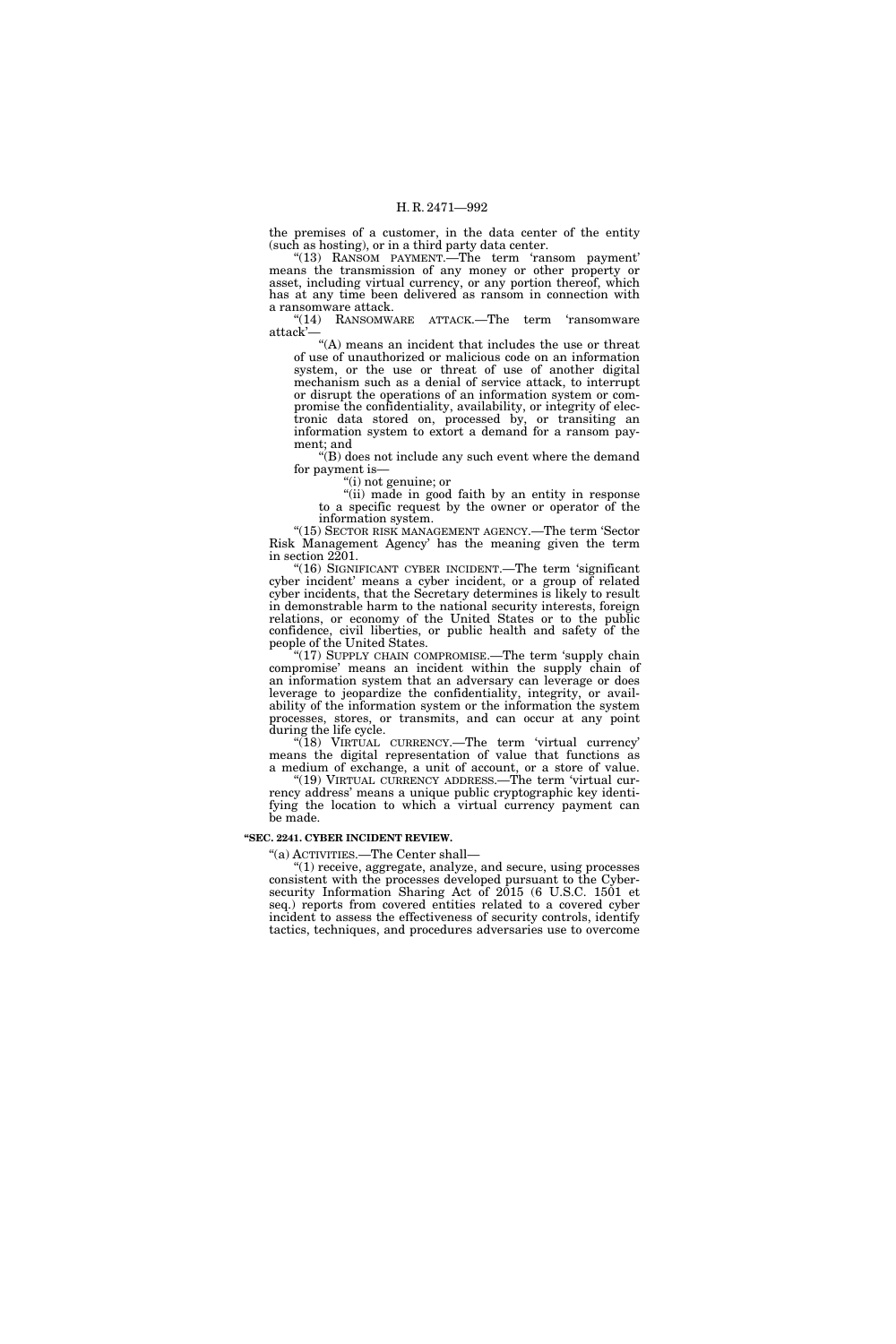those controls and other cybersecurity purposes, including to assess potential impact of cyber incidents on public health and safety and to enhance situational awareness of cyber threats across critical infrastructure sectors;

 $(2)$  coordinate and share information with appropriate Federal departments and agencies to identify and track ransom payments, including those utilizing virtual currencies;

''(3) leverage information gathered about cyber incidents to—

''(A) enhance the quality and effectiveness of information sharing and coordination efforts with appropriate entities, including agencies, sector coordinating councils, Information Sharing and Analysis Organizations, State, local, Tribal, and territorial governments, technology providers, critical infrastructure owners and operators, cybersecurity and cyber incident response firms, and security researchers; and

''(B) provide appropriate entities, including sector coordinating councils, Information Sharing and Analysis Organizations, State, local, Tribal, and territorial governments, technology providers, cybersecurity and cyber incident response firms, and security researchers, with timely, actionable, and anonymized reports of cyber incident campaigns and trends, including, to the maximum extent practicable, related contextual information, cyber threat indicators, and defensive measures, pursuant to section 2245;

''(4) establish mechanisms to receive feedback from stakeholders on how the Agency can most effectively receive covered cyber incident reports, ransom payment reports, and other voluntarily provided information, and how the Agency can most effectively support private sector cybersecurity;

''(5) facilitate the timely sharing, on a voluntary basis, between relevant critical infrastructure owners and operators of information relating to covered cyber incidents and ransom payments, particularly with respect to ongoing cyber threats or security vulnerabilities and identify and disseminate ways to prevent or mitigate similar cyber incidents in the future;

"(6) for a covered cyber incident, including a ransomware attack, that also satisfies the definition of a significant cyber incident, or is part of a group of related cyber incidents that together satisfy such definition, conduct a review of the details surrounding the covered cyber incident or group of those incidents and identify and disseminate ways to prevent or mitigate similar incidents in the future;

 $\sqrt[n]{(7)}$  with respect to covered cyber incident reports under section 2242(a) and 2243 involving an ongoing cyber threat or security vulnerability, immediately review those reports for cyber threat indicators that can be anonymized and disseminated, with defensive measures, to appropriate stakeholders, in coordination with other divisions within the Agency, as appropriate;

''(8) publish quarterly unclassified, public reports that describe aggregated, anonymized observations, findings, and recommendations based on covered cyber incident reports, which may be based on the unclassified information contained in the briefings required under subsection (c);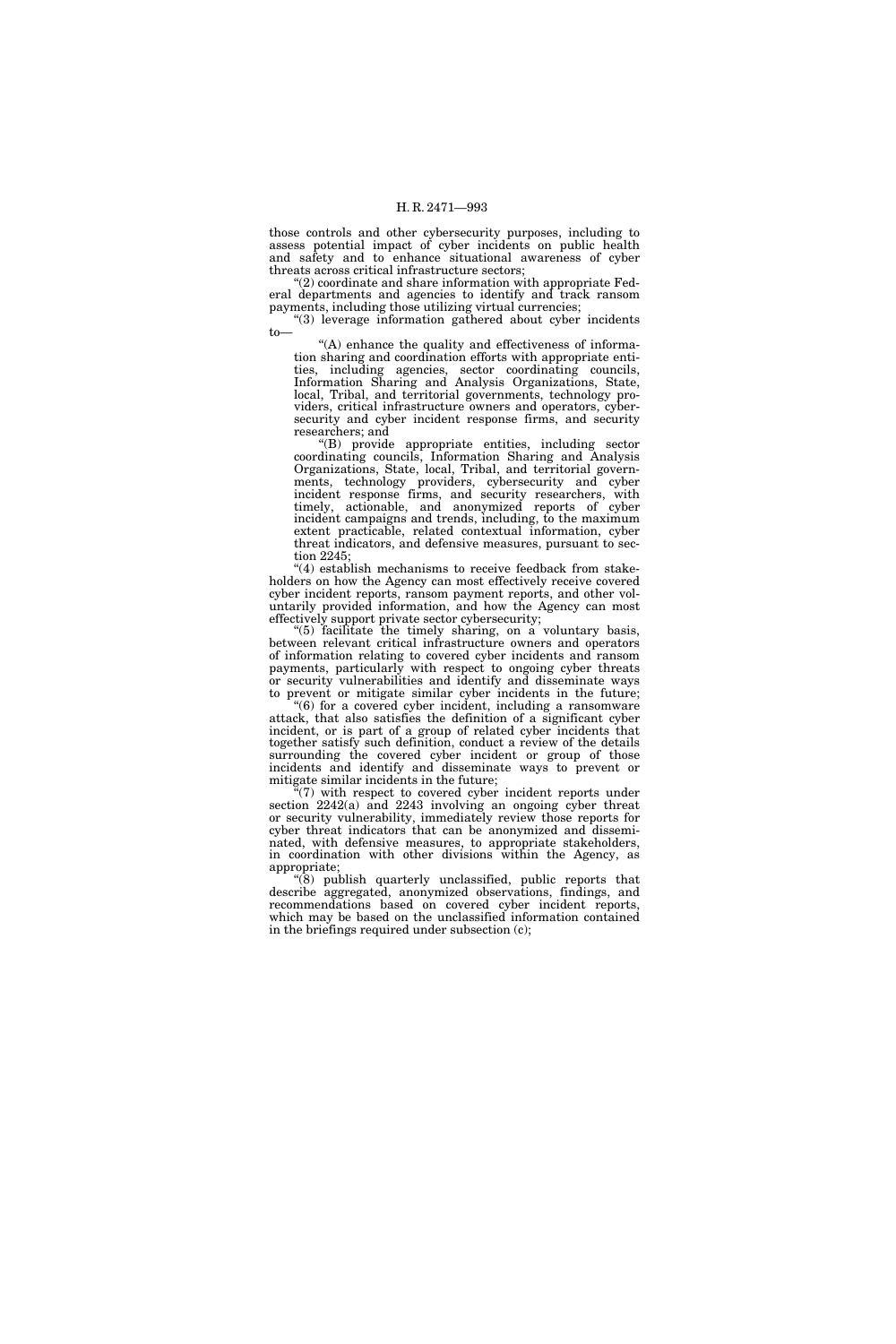''(9) proactively identify opportunities, consistent with the protections in section 2245, to leverage and utilize data on cyber incidents in a manner that enables and strengthens cybersecurity research carried out by academic institutions and other private sector organizations, to the greatest extent practicable; and

 $"(10)$  in accordance with section 2245 and subsection (b) of this section, as soon as possible but not later than 24 hours after receiving a covered cyber incident report, ransom payment report, voluntarily submitted information pursuant to section 2243, or information received pursuant to a request for information or subpoena under section 2244, make available the information to appropriate Sector Risk Management Agencies and other appropriate Federal agencies.

''(b) INTERAGENCY SHARING.—The President or a designee of the President—

" $(1)$  may establish a specific time requirement for sharing information under subsection (a)(10); and

''(2) shall determine the appropriate Federal agencies under subsection (a)(10).

''(c) PERIODIC BRIEFING.—Not later than 60 days after the effective date of the final rule required under section 2242(b), and on the first day of each month thereafter, the Director, in consultation with the National Cyber Director, the Attorney General, and the Director of National Intelligence, shall provide to the majority leader of the Senate, the minority leader of the Senate, the Speaker of the House of Representatives, the minority leader of the House of Representatives, the Committee on Homeland Security and Governmental Affairs of the Senate, and the Committee on Homeland Security of the House of Representatives a briefing that characterizes the national cyber threat landscape, including the threat facing Federal agencies and covered entities, and applicable intelligence and law enforcement information, covered cyber incidents, and ransomware attacks, as of the date of the briefing, which shall—

"(1) include the total number of reports submitted under sections 2242 and 2243 during the preceding month, including a breakdown of required and voluntary reports;

 $(2)$  include any identified trends in covered cyber incidents and ransomware attacks over the course of the preceding month and as compared to previous reports, including any trends related to the information collected in the reports submitted under sections 2242 and 2243, including—

"(A) the infrastructure, tactics, and techniques malicious cyber actors commonly use; and

''(B) intelligence gaps that have impeded, or currently are impeding, the ability to counter covered cyber incidents and ransomware threats;

" $(3)$  include a summary of the known uses of the information in reports submitted under sections 2242 and 2243; and ''(4) include an unclassified portion, but may include a classified component.

**''SEC. 2242. REQUIRED REPORTING OF CERTAIN CYBER INCIDENTS.**  ''(a) IN GENERAL.—

"(1) COVERED CYBER INCIDENT REPORTS.—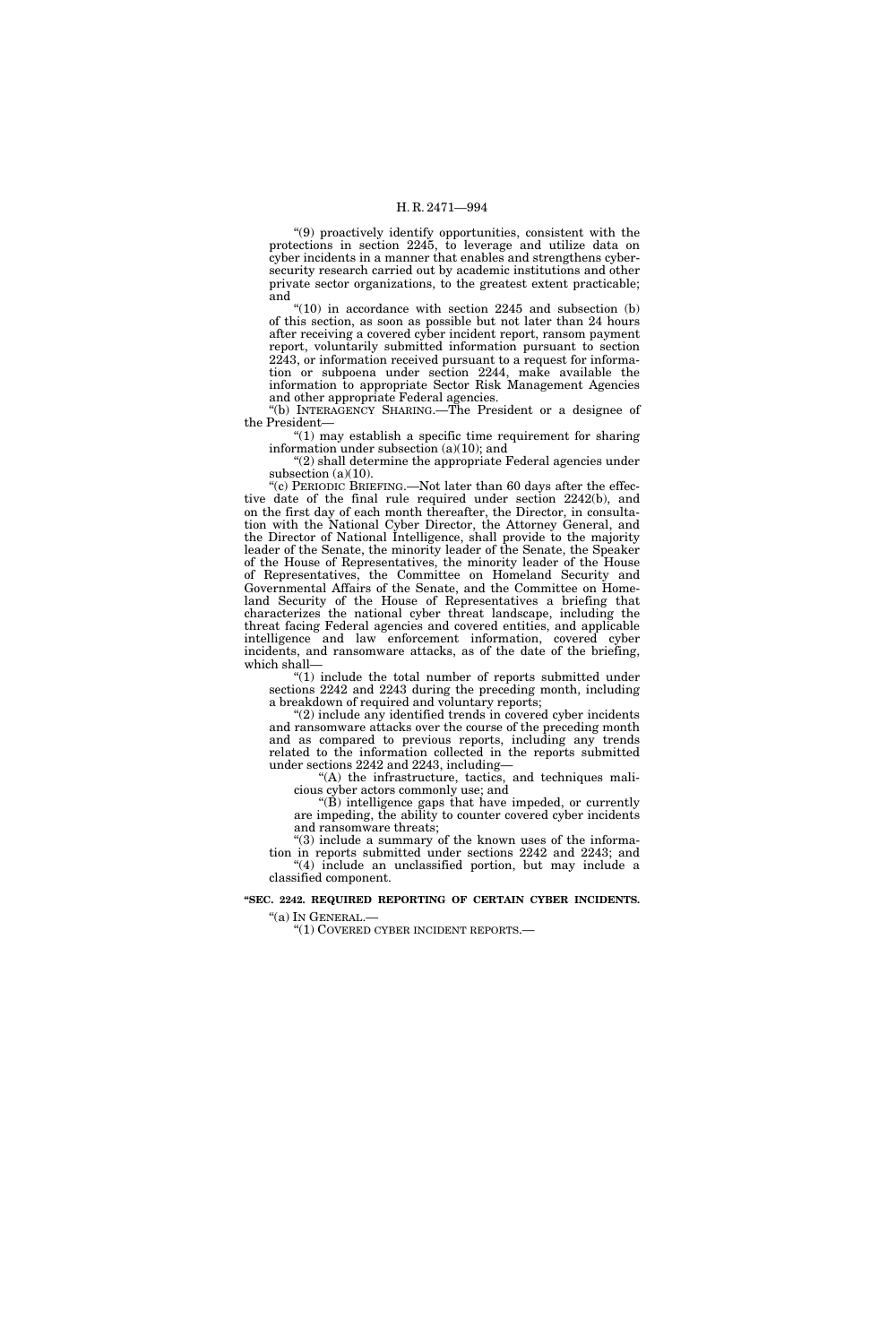"(A) IN GENERAL.—A covered entity that experiences a covered cyber incident shall report the covered cyber incident to the Agency not later than 72 hours after the covered entity reasonably believes that the covered cyber incident has occurred.

''(B) LIMITATION.—The Director may not require reporting under subparagraph (A) any earlier than 72 hours after the covered entity reasonably believes that a covered cyber incident has occurred.

"(2) RANSOM PAYMENT REPORTS.—

''(A) IN GENERAL.—A covered entity that makes a ransom payment as the result of a ransomware attack against the covered entity shall report the payment to the Agency not later than 24 hours after the ransom payment has been made.

''(B) APPLICATION.—The requirements under subparagraph (A) shall apply even if the ransomware attack is not a covered cyber incident subject to the reporting requirements under paragraph (1).

"(3) SUPPLEMENTAL REPORTS.—A covered entity shall promptly submit to the Agency an update or supplement to a previously submitted covered cyber incident report if substantial new or different information becomes available or if the covered entity makes a ransom payment after submitting a covered cyber incident report required under paragraph (1), until such date that such covered entity notifies the Agency that the covered cyber incident at issue has concluded and has been fully mitigated and resolved.

"(4) PRESERVATION OF INFORMATION.—Any covered entity subject to requirements of paragraph (1), (2), or (3) shall preserve data relevant to the covered cyber incident or ransom payment in accordance with procedures established in the final rule issued pursuant to subsection (b).

''(5) EXCEPTIONS.—

'(A) REPORTING OF COVERED CYBER INCIDENT WITH RANSOM PAYMENT.—If a covered entity is the victim of a covered cyber incident and makes a ransom payment prior to the 72 hour requirement under paragraph (1), such that the reporting requirements under paragraphs (1) and (2) both apply, the covered entity may submit a single report to satisfy the requirements of both paragraphs in accordance with procedures established in the final rule issued pursuant to subsection (b).

''(B) SUBSTANTIALLY SIMILAR REPORTED INFORMATION.— ''(i) IN GENERAL.—Subject to the limitation described in clause (ii), where the Agency has an agreement in place that satisfies the requirements of section 104(a) of the Cyber Incident Reporting for Critical Infrastructure Act of 2022, the requirements under paragraphs (1), (2), and (3) shall not apply to a covered entity required by law, regulation, or contract to report substantially similar information to another Federal agency within a substantially similar timeframe.

''(ii) LIMITATION.—The exemption in clause (i) shall take effect with respect to a covered entity once an agency agreement and sharing mechanism is in place between the Agency and the respective Federal agency,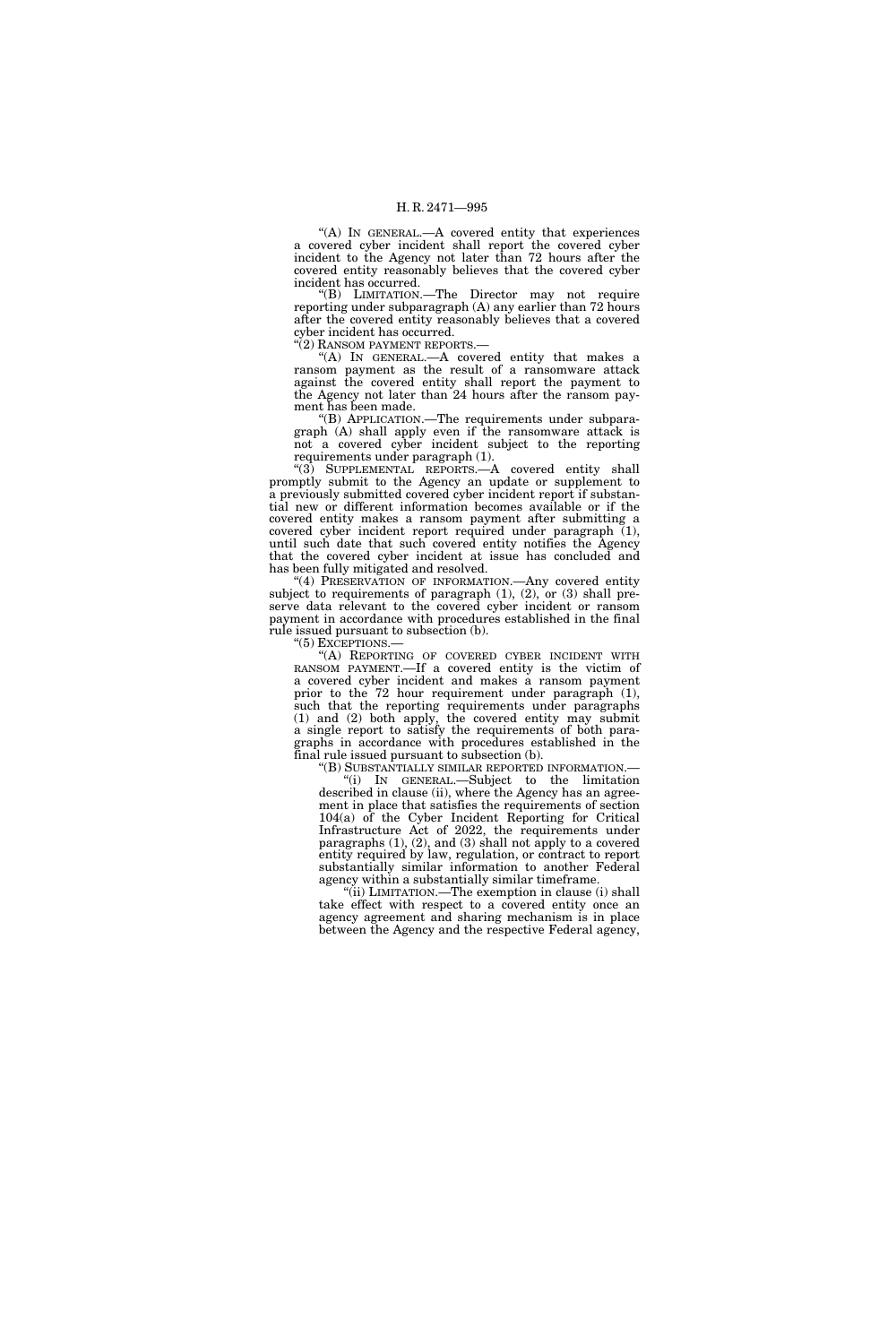pursuant to section 104(a) of the Cyber Incident Reporting for Critical Infrastructure Act of 2022.

''(iii) RULES OF CONSTRUCTION.—Nothing in this paragraph shall be construed to—

 $f(I)$  exempt a covered entity from the reporting requirements under paragraph (3) unless the supplemental report also meets the requirements of clauses (i) and (ii) of this paragraph;

''(II) prevent the Agency from contacting an entity submitting information to another Federal agency that is provided to the Agency pursuant to section 104 of the Cyber Incident Reporting for Critical Infrastructure Act of 2022; or

''(III) prevent an entity from communicating with the Agency.

"(C) DOMAIN NAME SYSTEM.—The requirements under paragraphs (1), (2) and (3) shall not apply to a covered entity or the functions of a covered entity that the Director determines constitute critical infrastructure owned, operated, or governed by multi-stakeholder organizations that develop, implement, and enforce policies concerning the Domain Name System, such as the Internet Corporation for Assigned Names and Numbers or the Internet Assigned Numbers Authority.

''(6) MANNER, TIMING, AND FORM OF REPORTS.—Reports made under paragraphs (1), (2), and (3) shall be made in the manner and form, and within the time period in the case of reports made under paragraph (3), prescribed in the final rule issued pursuant to subsection (b).

"(7) EFFECTIVE DATE.—Paragraphs  $(1)$  through  $(4)$  shall take effect on the dates prescribed in the final rule issued pursuant to subsection (b).

"(b) RULEMAKING.-

"(1) NOTICE OF PROPOSED RULEMAKING.—Not later than 24 months after the date of enactment of this section, the Director, in consultation with Sector Risk Management Agencies, the Department of Justice, and other Federal agencies, shall publish in the Federal Register a notice of proposed rulemaking to implement subsection (a).

" $(2)$  FINAL RULE.—Not later than 18 months after publication of the notice of proposed rulemaking under paragraph (1), the Director shall issue a final rule to implement subsection (a).

''(3) SUBSEQUENT RULEMAKINGS.—

''(A) IN GENERAL.—The Director is authorized to issue regulations to amend or revise the final rule issued pursuant to paragraph (2).

''(B) PROCEDURES.—Any subsequent rules issued under  $subparam$  (A) shall comply with the requirements under chapter 5 of title 5, United States Code, including the issuance of a notice of proposed rulemaking under section 553 of such title.

''(c) ELEMENTS.—The final rule issued pursuant to subsection (b) shall be composed of the following elements:

 $(1)$  A clear description of the types of entities that constitute covered entities, based on—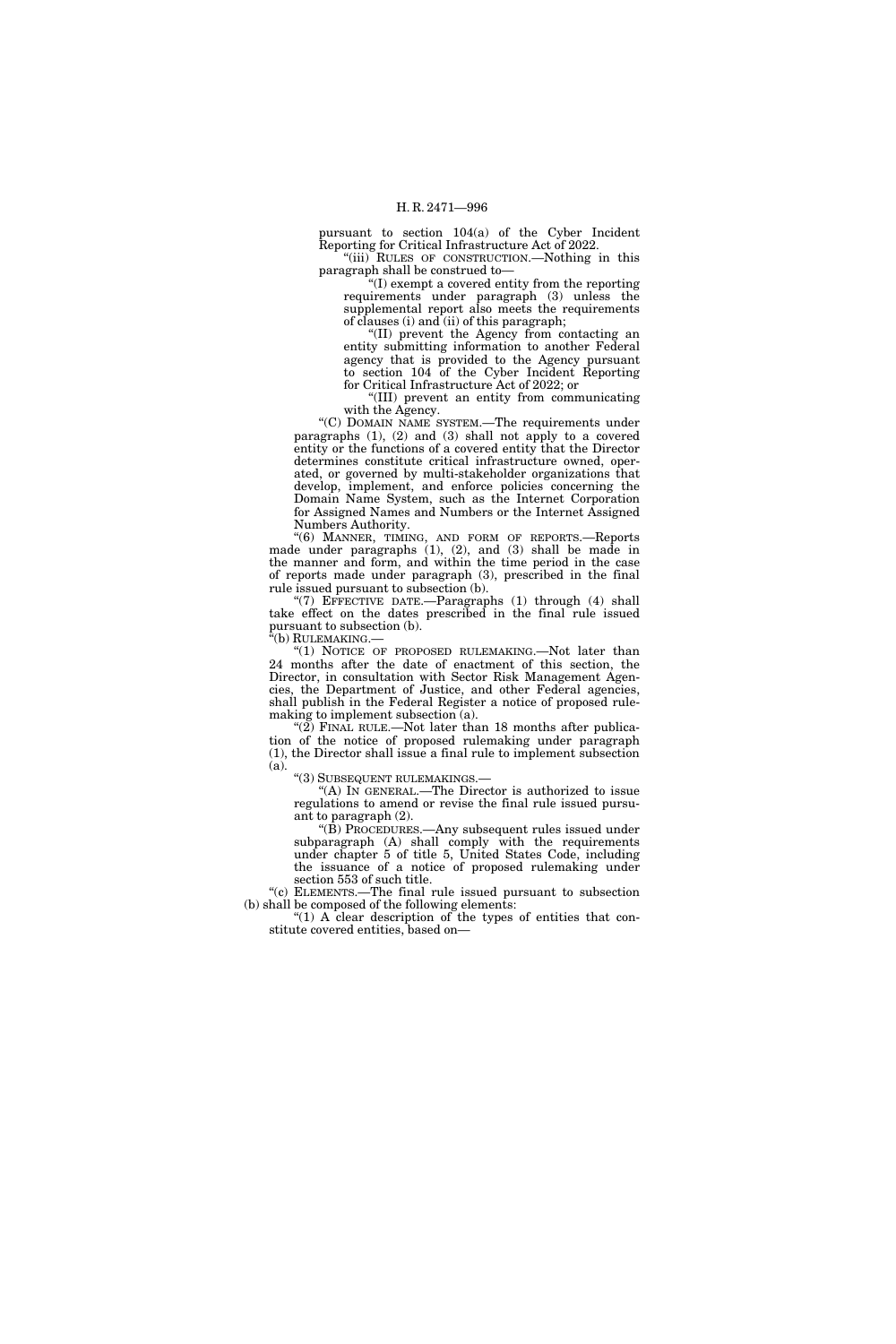''(A) the consequences that disruption to or compromise of such an entity could cause to national security, economic security, or public health and safety;

''(B) the likelihood that such an entity may be targeted by a malicious cyber actor, including a foreign country; and  $C$ <sup>"</sup>(C)

the extent to which damage, disruption, or unauthorized access to such an entity, including the accessing of sensitive cybersecurity vulnerability information or penetration testing tools or techniques, will likely enable the disruption of the reliable operation of critical infrastructure.

" $(2)$  A clear description of the types of substantial cyber incidents that constitute covered cyber incidents, which shall—  $H(A)$  at a minimum, require the occurrence of-

"(i) a cyber incident that leads to substantial loss

of confidentiality, integrity, or availability of such information system or network, or a serious impact on the safety and resiliency of operational systems and processes;

 $\alpha$ <sup>t</sup>(ii) a disruption of business or industrial operations, including due to a denial of service attack, ransomware attack, or exploitation of a zero day vulnerability, against

''(I) an information system or network; or

''(II) an operational technology system or process; or

''(iii) unauthorized access or disruption of business or industrial operations due to loss of service facilitated through, or caused by, a compromise of a cloud service provider, managed service provider, or other thirdparty data hosting provider or by a supply chain compromise;

''(B) consider—

"(i) the sophistication or novelty of the tactics used to perpetrate such a cyber incident, as well as the type, volume, and sensitivity of the data at issue;

 $\mathcal{L}$ <sup>i</sup>(ii) the number of individuals directly or indirectly affected or potentially affected by such a cyber incident; and

"(iii) potential impacts on industrial control systems, such as supervisory control and data acquisition systems, distributed control systems, and programmable logic controllers; and

''(C) exclude—

"(i) any event where the cyber incident is perpetrated in good faith by an entity in response to a specific request by the owner or operator of the information system; and

''(ii) the threat of disruption as extortion, as described in section 2240(14)(A).

"(3) A requirement that, if a covered cyber incident or a ransom payment occurs following an exempted threat described in paragraph  $(2)(C)(ii)$ , the covered entity shall comply with the requirements in this subtitle in reporting the covered cyber incident or ransom payment.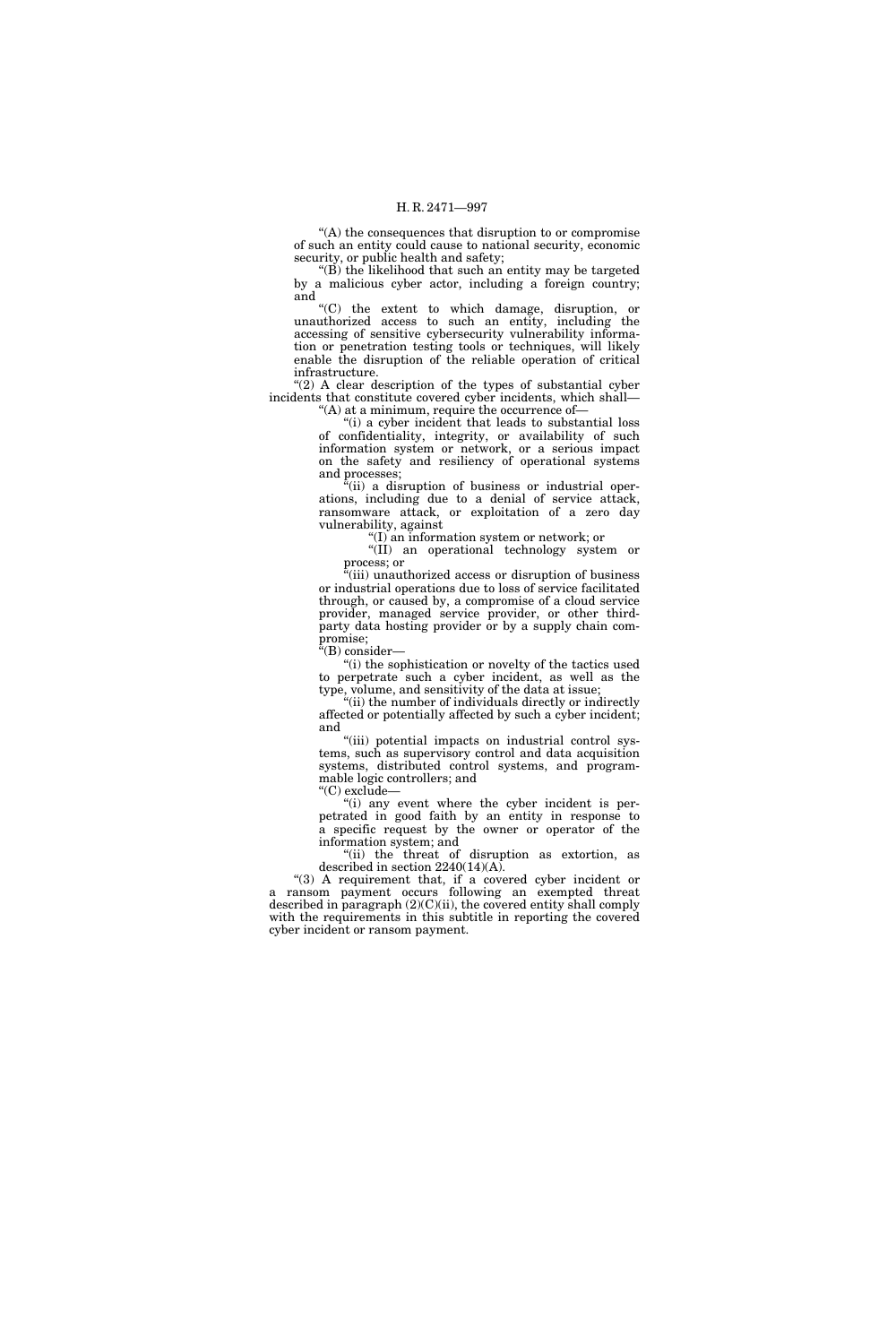"(4) A clear description of the specific required contents of a report pursuant to subsection  $(a)(1)$ , which shall include the following information, to the extent applicable and available, with respect to a covered cyber incident:

 $(A)$  A description of the covered cyber incident, including—

''(i) identification and a description of the function of the affected information systems, networks, or devices that were, or are reasonably believed to have been, affected by such cyber incident;

 $\cdot$ <sup>"(ii)</sup> a description of the unauthorized access with substantial loss of confidentiality, integrity, or availability of the affected information system or network or disruption of business or industrial operations;

"(iii) the estimated date range of such incident; and

"(iv) the impact to the operations of the covered entity.

''(B) Where applicable, a description of the vulnerabilities exploited and the security defenses that were in place, as well as the tactics, techniques, and procedures used to perpetrate the covered cyber incident.

''(C) Where applicable, any identifying or contact information related to each actor reasonably believed to be responsible for such cyber incident.

" $(D)$  Where applicable, identification of the category or categories of information that were, or are reasonably believed to have been, accessed or acquired by an unauthorized person.

 $\hat{f}(E)$  The name and other information that clearly identifies the covered entity impacted by the covered cyber incident, including, as applicable, the State of incorporation or formation of the covered entity, trade names, legal names, or other identifiers.

 $(F)$  Contact information, such as telephone number or electronic mail address, that the Agency may use to contact the covered entity or an authorized agent of such covered entity, or, where applicable, the service provider of such covered entity acting with the express permission of, and at the direction of, the covered entity to assist with compliance with the requirements of this subtitle.

''(5) A clear description of the specific required contents of a report pursuant to subsection  $(a)(2)$ , which shall be the following information, to the extent applicable and available, with respect to a ransom payment:

''(A) A description of the ransomware attack, including the estimated date range of the attack.

''(B) Where applicable, a description of the vulnerabilities, tactics, techniques, and procedures used to perpetrate the ransomware attack.

''(C) Where applicable, any identifying or contact information related to the actor or actors reasonably believed to be responsible for the ransomware attack.

''(D) The name and other information that clearly identifies the covered entity that made the ransom payment or on whose behalf the payment was made.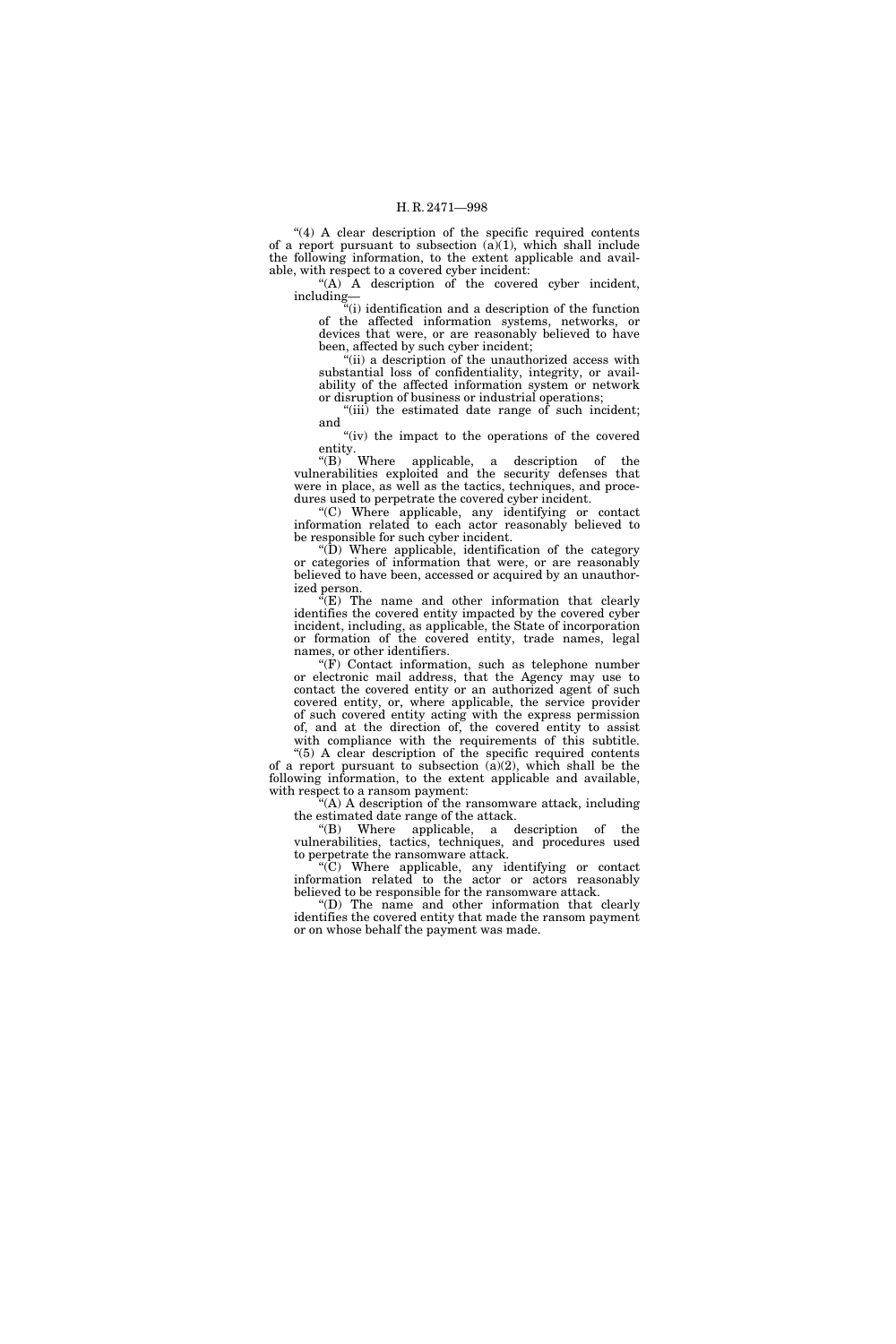''(E) Contact information, such as telephone number or electronic mail address, that the Agency may use to contact the covered entity that made the ransom payment or an authorized agent of such covered entity, or, where applicable, the service provider of such covered entity acting with the express permission of, and at the direction of, that covered entity to assist with compliance with the requirements of this subtitle.

''(F) The date of the ransom payment.

''(G) The ransom payment demand, including the type of virtual currency or other commodity requested, if applicable.

''(H) The ransom payment instructions, including information regarding where to send the payment, such as the virtual currency address or physical address the funds were requested to be sent to, if applicable.

''(I) The amount of the ransom payment.

''(6) A clear description of the types of data required to be preserved pursuant to subsection (a)(4), the period of time for which the data is required to be preserved, and allowable uses, processes, and procedures.

 $\sqrt{\frac{7}{7}}$  Deadlines and criteria for submitting supplemental reports to the Agency required under subsection  $(a)(3)$ , which shall—

''(A) be established by the Director in consultation with the Council;

''(B) consider any existing regulatory reporting requirements similar in scope, purpose, and timing to the reporting requirements to which such a covered entity may also be subject, and make efforts to harmonize the timing and contents of any such reports to the maximum extent practicable;

" $(\dot{C})$  balance the need for situational awareness with the ability of the covered entity to conduct cyber incident response and investigations; and

''(D) provide a clear description of what constitutes substantial new or different information.

''(8) Procedures for—

"(A) entities, including third parties pursuant to subsection  $(d)(1)$ , to submit reports required by paragraphs (1), (2), and (3) of subsection (a), including the manner and form thereof, which shall include, at a minimum, a concise, user-friendly web-based form;

''(B) the Agency to carry out—

''(i) the enforcement provisions of section 2244, including with respect to the issuance, service, withdrawal, referral process, and enforcement of subpoenas, appeals and due process procedures;

''(ii) other available enforcement mechanisms including acquisition, suspension and debarment procedures; and

"(iii) other aspects of noncompliance;

''(C) implementing the exceptions provided in subsection  $(a)(5)$ ; and

''(D) protecting privacy and civil liberties consistent with processes adopted pursuant to section 105(b) of the Cybersecurity Act of 2015 (6 U.S.C. 1504(b)) and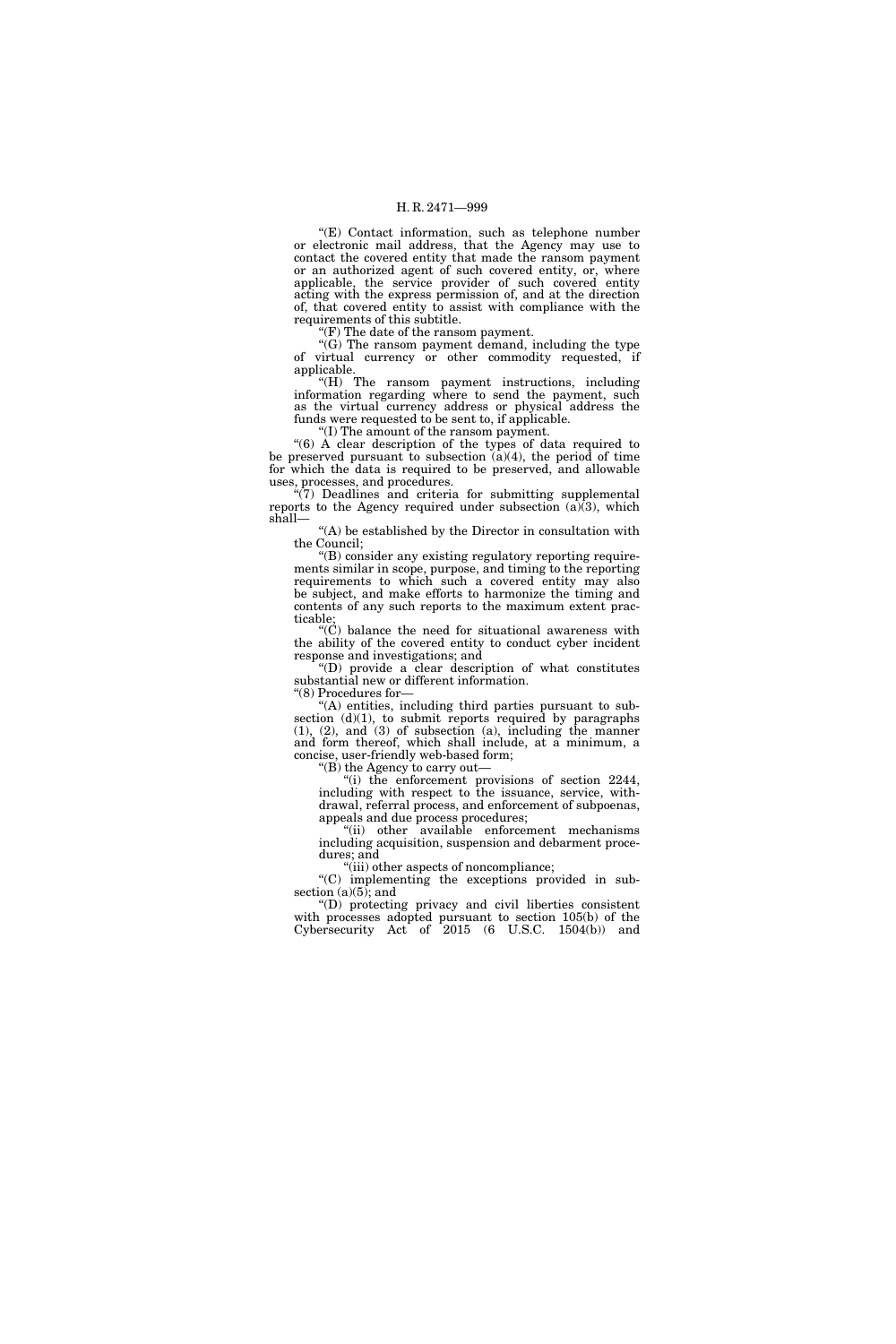anonymizing and safeguarding, or no longer retaining, information received and disclosed through covered cyber incident reports and ransom payment reports that is known to be personal information of a specific individual or information that identifies a specific individual that is not directly related to a cybersecurity threat.

''(9) Other procedural measures directly necessary to implement subsection (a).

''(d) THIRD PARTY REPORT SUBMISSION AND RANSOM PAYMENT.— ''(1) REPORT SUBMISSION.—A covered entity that is required to submit a covered cyber incident report or a ransom payment report may use a third party, such as an incident response company, insurance provider, service provider, Information Sharing and Analysis Organization, or law firm, to submit the required report under subsection (a).

"(2) RANSOM PAYMENT.—If a covered entity impacted by a ransomware attack uses a third party to make a ransom payment, the third party shall not be required to submit a ransom payment report for itself under subsection (a)(2).

''(3) DUTY TO REPORT.—Third-party reporting under this subparagraph does not relieve a covered entity from the duty to comply with the requirements for covered cyber incident report or ransom payment report submission.

"(4) RESPONSIBILITY TO ADVISE.—Any third party used by a covered entity that knowingly makes a ransom payment on behalf of a covered entity impacted by a ransomware attack shall advise the impacted covered entity of the responsibilities of the impacted covered entity regarding reporting ransom payments under this section.

''(e) OUTREACH TO COVERED ENTITIES.—

'(1) IN GENERAL.—The Agency shall conduct an outreach and education campaign to inform likely covered entities, entities that offer or advertise as a service to customers to make or facilitate ransom payments on behalf of covered entities impacted by ransomware attacks and other appropriate entities of the requirements of paragraphs (1), (2), and (3) of subsection (a).

''(2) ELEMENTS.—The outreach and education campaign under paragraph (1) shall include the following:

" $(A)$  An overview of the final rule issued pursuant to subsection (b).

''(B) An overview of mechanisms to submit to the Agency covered cyber incident reports, ransom payment reports, and information relating to the disclosure, retention, and use of covered cyber incident reports and ransom payment reports under this section.

''(C) An overview of the protections afforded to covered entities for complying with the requirements under paragraphs  $(1)$ ,  $(2)$ , and  $(3)$  of subsection  $\bar{a}$ .

''(D) An overview of the steps taken under section 2244 when a covered entity is not in compliance with the reporting requirements under subsection (a).

"(E) Specific outreach to cybersecurity vendors, cyber incident response providers, cybersecurity insurance entities, and other entities that may support covered entities.

'(F) An overview of the privacy and civil liberties requirements in this subtitle.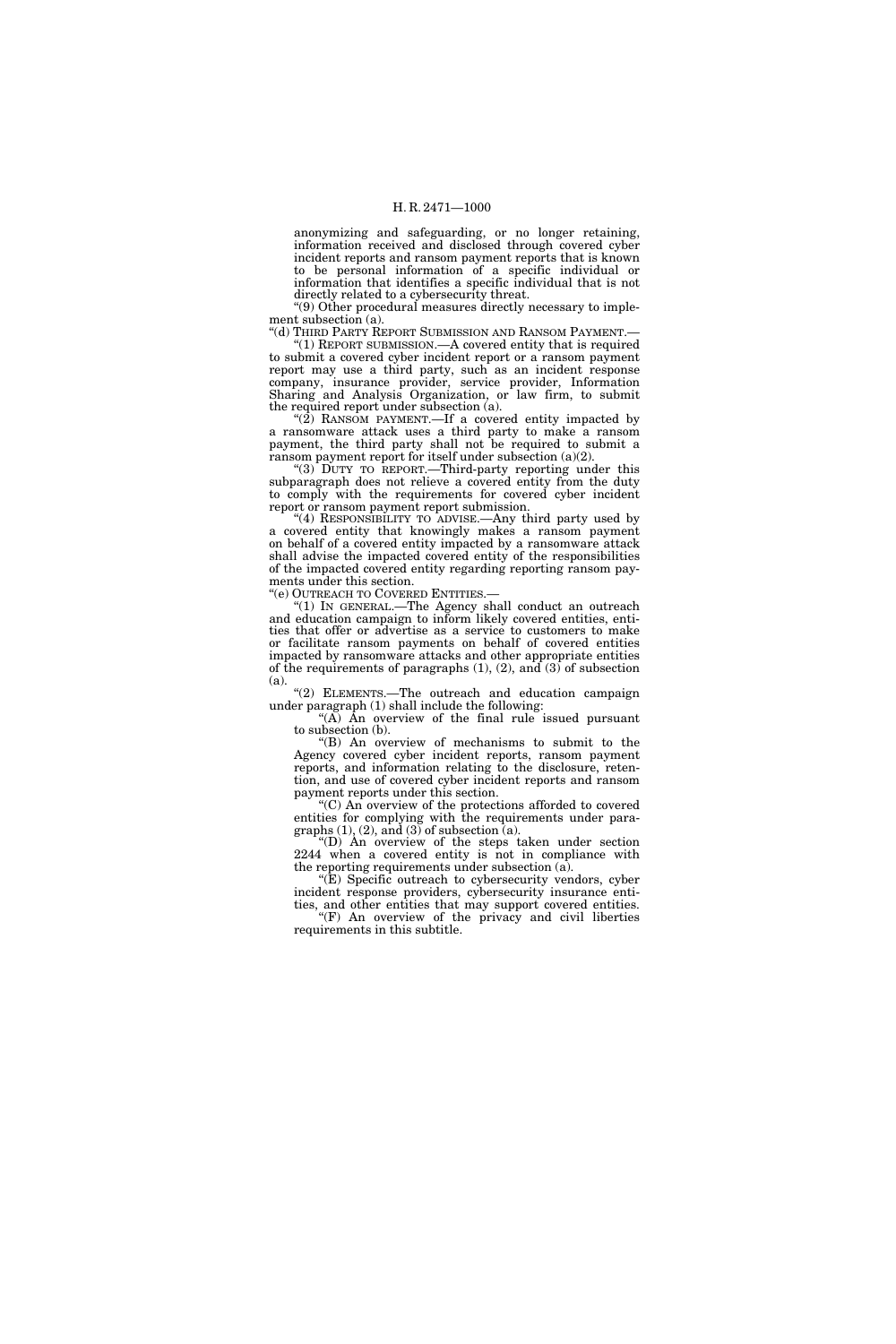''(3) COORDINATION.—In conducting the outreach and education campaign required under paragraph (1), the Agency may coordinate with—

''(A) the Critical Infrastructure Partnership Advisory Council established under section 871;

''(B) Information Sharing and Analysis Organizations; ''(C) trade associations;

''(D) information sharing and analysis centers;

''(E) sector coordinating councils; and

" $(F)$  any other entity as determined appropriate by the Director.

''(f) EXEMPTION.—Sections 3506(c), 3507, 3508, and 3509 of title 44, United States Code, shall not apply to any action to carry out this section.

''(g) RULE OF CONSTRUCTION.—Nothing in this section shall affect the authorities of the Federal Government to implement the requirements of Executive Order 14028 (86 Fed. Reg. 26633; relating to improving the nation's cybersecurity), including changes to the Federal Acquisition Regulations and remedies to include suspension and debarment.

''(h) SAVINGS PROVISION.—Nothing in this section shall be construed to supersede or to abrogate, modify, or otherwise limit the authority that is vested in any officer or any agency of the United States Government to regulate or take action with respect to the cybersecurity of an entity.

# **''SEC. 2243. VOLUNTARY REPORTING OF OTHER CYBER INCIDENTS.**

"(a) IN GENERAL.-Entities may voluntarily report cyber incidents or ransom payments to the Agency that are not required under paragraph  $(1)$ ,  $(2)$ , or  $(3)$  of section  $2242(a)$ , but may enhance the situational awareness of cyber threats.

''(b) VOLUNTARY PROVISION OF ADDITIONAL INFORMATION IN REQUIRED REPORTS.—Covered entities may voluntarily include in reports required under paragraph (1), (2), or (3) of section 2242(a) information that is not required to be included, but may enhance the situational awareness of cyber threats.

''(c) APPLICATION OF PROTECTIONS.—The protections under section 2245 applicable to reports made under section 2242 shall apply in the same manner and to the same extent to reports and information submitted under subsections (a) and (b).

# **''SEC. 2244. NONCOMPLIANCE WITH REQUIRED REPORTING.**

"(a) PURPOSE.—In the event that a covered entity that is required to submit a report under section 2242(a) fails to comply with the requirement to report, the Director may obtain information about the cyber incident or ransom payment by engaging the covered entity directly to request information about the cyber incident or ransom payment, and if the Director is unable to obtain information through such engagement, by issuing a subpoena to the covered entity, pursuant to subsection (c), to gather information sufficient to determine whether a covered cyber incident or ransom payment has occurred.

''(b) INITIAL REQUEST FOR INFORMATION.— ''(1) IN GENERAL.—If the Director has reason to believe, whether through public reporting or other information in the possession of the Federal Government, including through analysis performed pursuant to paragraph (1) or (2) of section  $2241(a)$ , that a covered entity has experienced a covered cyber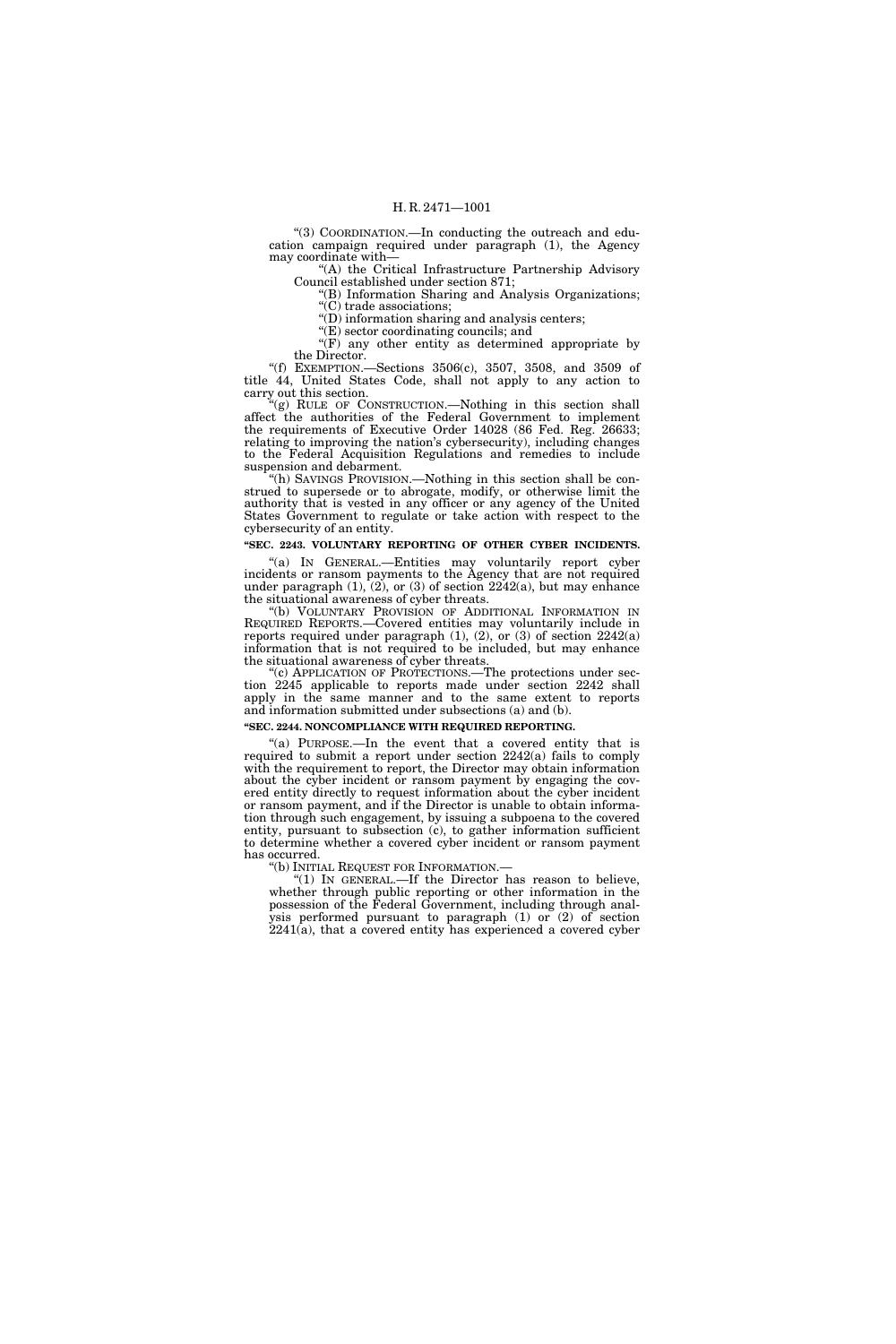incident or made a ransom payment but failed to report such cyber incident or payment to the Agency in accordance with section 2242(a), the Director may request additional information from the covered entity to confirm whether or not a covered cyber incident or ransom payment has occurred.

"(2) TREATMENT.—Information provided to the Agency in response to a request under paragraph (1) shall be treated as if it was submitted through the reporting procedures established in section 2242.

''(c) ENFORCEMENT.—

 $(1)$  In GENERAL.—If, after the date that is 72 hours from the date on which the Director made the request for information in subsection (b), the Director has received no response from the covered entity from which such information was requested, or received an inadequate response, the Director may issue to such covered entity a subpoena to compel disclosure of information the Director deems necessary to determine whether a covered cyber incident or ransom payment has occurred and obtain the information required to be reported pursuant to section 2242 and any implementing regulations, and assess potential impacts to national security, economic security, or public health and safety.

''(2) CIVIL ACTION.—

"(A) In GENERAL.—If a covered entity fails to comply with a subpoena, the Director may refer the matter to the Attorney General to bring a civil action in a district court of the United States to enforce such subpoena.

''(B) VENUE.—An action under this paragraph may be brought in the judicial district in which the covered entity against which the action is brought resides, is found, or does business.

 $(C)$  CONTEMPT OF COURT.—A court may punish a failure to comply with a subpoena issued under this subsection as contempt of court.

''(3) NON-DELEGATION.—The authority of the Director to issue a subpoena under this subsection may not be delegated.

''(4) AUTHENTICATION.— ''(A) IN GENERAL.—Any subpoena issued electronically pursuant to this subsection shall be authenticated with a cryptographic digital signature of an authorized representative of the Agency, or other comparable successor technology, that allows the Agency to demonstrate that such subpoena was issued by the Agency and has not been altered or modified since such issuance.

''(B) INVALID IF NOT AUTHENTICATED.—Any subpoena issued electronically pursuant to this subsection that is not authenticated in accordance with subparagraph (A) shall not be considered to be valid by the recipient of

such subpoena.<br>"(d) Provision of Certain Information to Attorney Gen-

 $ERAL$ — "(1) In GENERAL.—Notwithstanding section 2245(a)(5) and paragraph (b)(2) of this section, if the Director determines, based on the information provided in response to a subpoena issued pursuant to subsection (c), that the facts relating to the cyber incident or ransom payment at issue may constitute grounds for a regulatory enforcement action or criminal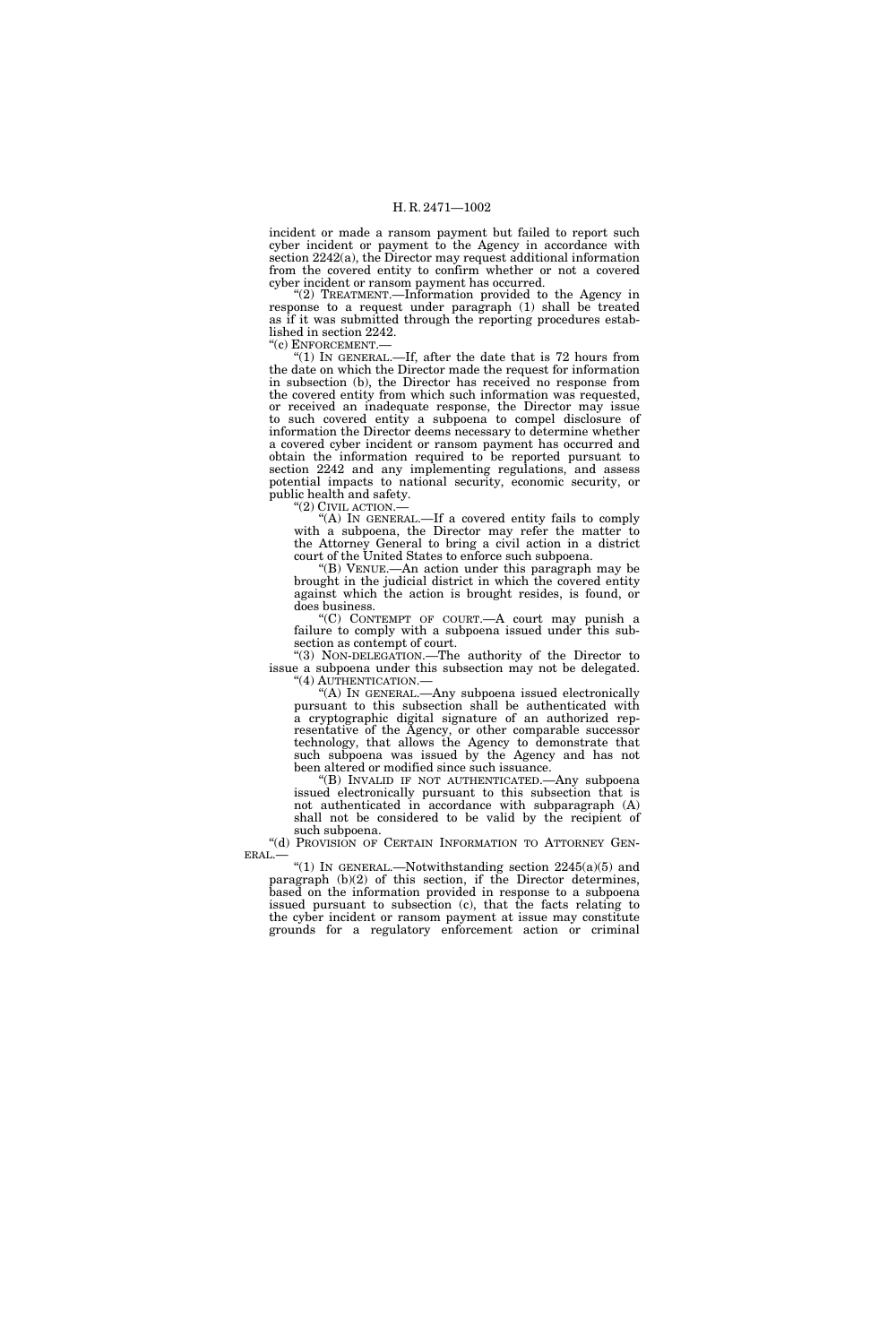prosecution, the Director may provide such information to the Attorney General or the head of the appropriate Federal regulatory agency, who may use such information for a regulatory enforcement action or criminal prosecution.

''(2) CONSULTATION.—The Director may consult with the Attorney General or the head of the appropriate Federal regulatory agency when making the determination under paragraph (1).

''(e) CONSIDERATIONS.—When determining whether to exercise the authorities provided under this section, the Director shall take into consideration—

" $(1)$  the complexity in determining if a covered cyber incident has occurred; and

"(2) prior interaction with the Agency or awareness of the covered entity of the policies and procedures of the Agency for reporting covered cyber incidents and ransom payments.

''(f) EXCLUSIONS.—This section shall not apply to a State, local, Tribal, or territorial government entity.

''(g) REPORT TO CONGRESS.—The Director shall submit to Congress an annual report on the number of times the Director—

" $(1)$  issued an initial request for information pursuant to subsection (b);

''(2) issued a subpoena pursuant to subsection (c); or

"(3) referred a matter to the Attorney General for a civil action pursuant to subsection  $(c)(2)$ .

"(h) PUBLICATION OF THE ANNUAL REPORT.—The Director shall publish a version of the annual report required under subsection  $(g)$  on the website of the Agency, which shall include, at a minimum, the number of times the Director—

 $''(1)$  issued an initial request for information pursuant to subsection (b); or

" $(2)$  issued a subpoena pursuant to subsection  $(c)$ .

''(i) ANONYMIZATION OF REPORTS.—The Director shall ensure any victim information contained in a report required to be published under subsection (h) be anonymized before the report is published.

# **''SEC. 2245. INFORMATION SHARED WITH OR PROVIDED TO THE FED-ERAL GOVERNMENT.**

''(a) DISCLOSURE, RETENTION, AND USE.—

''(1) AUTHORIZED ACTIVITIES.—Information provided to the Agency pursuant to section 2242 or 2243 may be disclosed to, retained by, and used by, consistent with otherwise applicable provisions of Federal law, any Federal agency or department, component, officer, employee, or agent of the Federal Government solely for—

''(A) a cybersecurity purpose;

''(B) the purpose of identifying— "(i) a cyber threat, including the source of the cyber threat; or

''(ii) a security vulnerability;

''(C) the purpose of responding to, or otherwise preventing or mitigating, a specific threat of death, a specific threat of serious bodily harm, or a specific threat of serious economic harm, including a terrorist act or use of a weapon of mass destruction;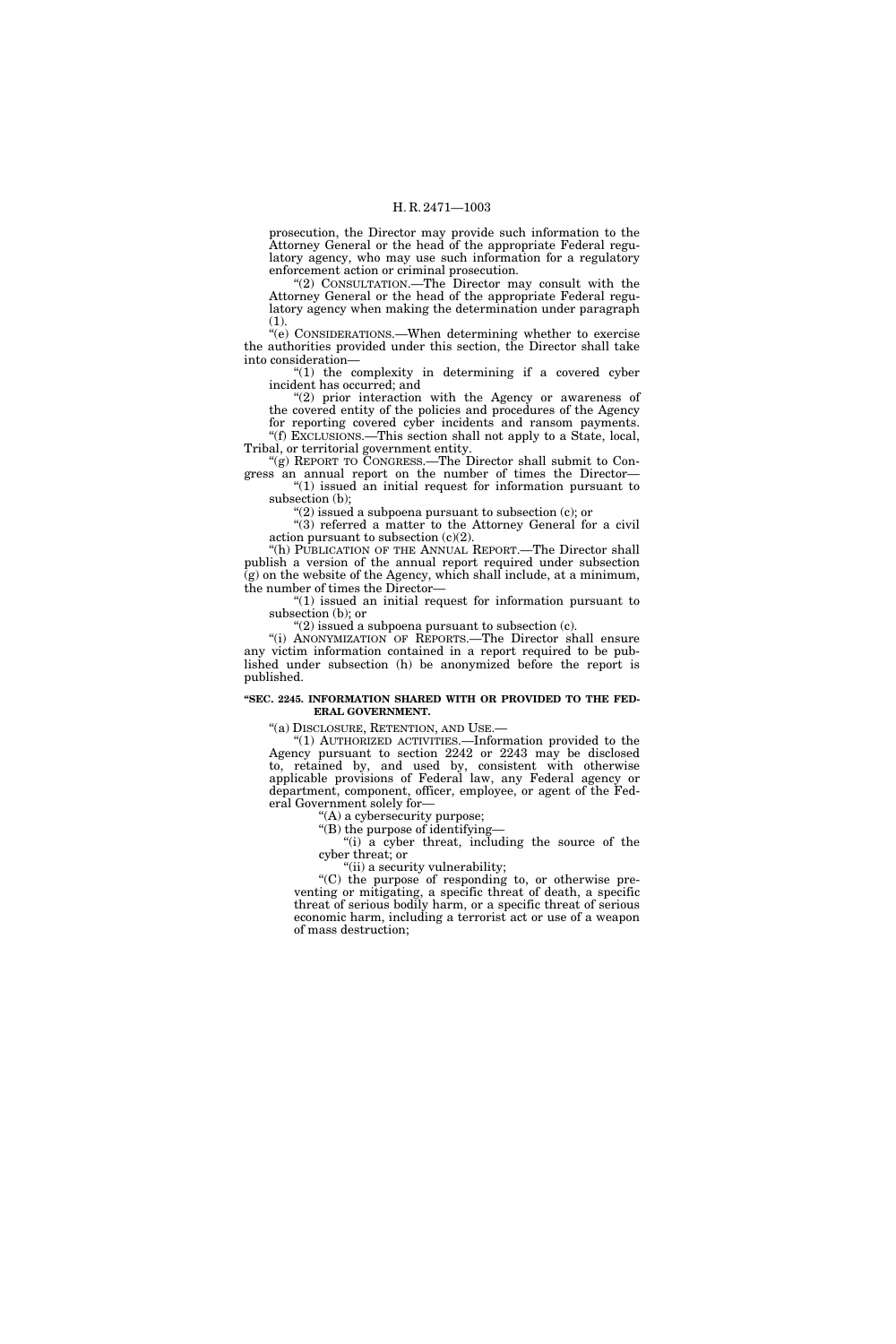''(D) the purpose of responding to, investigating, prosecuting, or otherwise preventing or mitigating, a serious threat to a minor, including sexual exploitation and threats to physical safety; or

''(E) the purpose of preventing, investigating, disrupting, or prosecuting an offense arising out of a cyber incident reported pursuant to section 2242 or 2243 or any of the offenses listed in section  $105(d)(5)(A)(v)$  of the Cybersecurity Act of 2015 (6 U.S.C. 1504(d)(5)(A)(v)).

''(2) AGENCY ACTIONS AFTER RECEIPT.—

'(A) RAPID, CONFIDENTIAL SHARING OF CYBER THREAT INDICATORS.—Upon receiving a covered cyber incident or ransom payment report submitted pursuant to this section, the Agency shall immediately review the report to determine whether the cyber incident that is the subject of the report is connected to an ongoing cyber threat or security vulnerability and where applicable, use such report to identify, develop, and rapidly disseminate to appropriate stakeholders actionable, anonymized cyber threat indicators and defensive measures.<br>
"(B) PRINCIPLES FOR

PRINCIPLES FOR SHARING SECURITY VULNERABILITIES.—With respect to information in a covered cyber incident or ransom payment report regarding a security vulnerability referred to in paragraph (1)(B)(ii), the Director shall develop principles that govern the timing and manner in which information relating to security vulnerabilities may be shared, consistent with common industry best practices and United States and international standards.

''(3) PRIVACY AND CIVIL LIBERTIES.—Information contained in covered cyber incident and ransom payment reports submitted to the Agency pursuant to section 2242 shall be retained, used, and disseminated, where permissible and appropriate, by the Federal Government in accordance with processes to be developed for the protection of personal information consistent with processes adopted pursuant to section 105 of the Cybersecurity Act of 2015 (6 U.S.C. 1504) and in a manner that protects personal information from unauthorized use or unauthorized disclosure.

"(4) DIGITAL SECURITY.—The Agency shall ensure that reports submitted to the Agency pursuant to section 2242, and any information contained in those reports, are collected, stored, and protected at a minimum in accordance with the requirements for moderate impact Federal information systems, as described in Federal Information Processing Standards Publication 199, or any successor document.

''(5) PROHIBITION ON USE OF INFORMATION IN REGULATORY ACTIONS.—

''(A) IN GENERAL.—A Federal, State, local, or Tribal government shall not use information about a covered cyber incident or ransom payment obtained solely through reporting directly to the Agency in accordance with this subtitle to regulate, including through an enforcement action, the activities of the covered entity or entity that made a ransom payment, unless the government entity expressly allows entities to submit reports to the Agency to meet regulatory reporting obligations of the entity.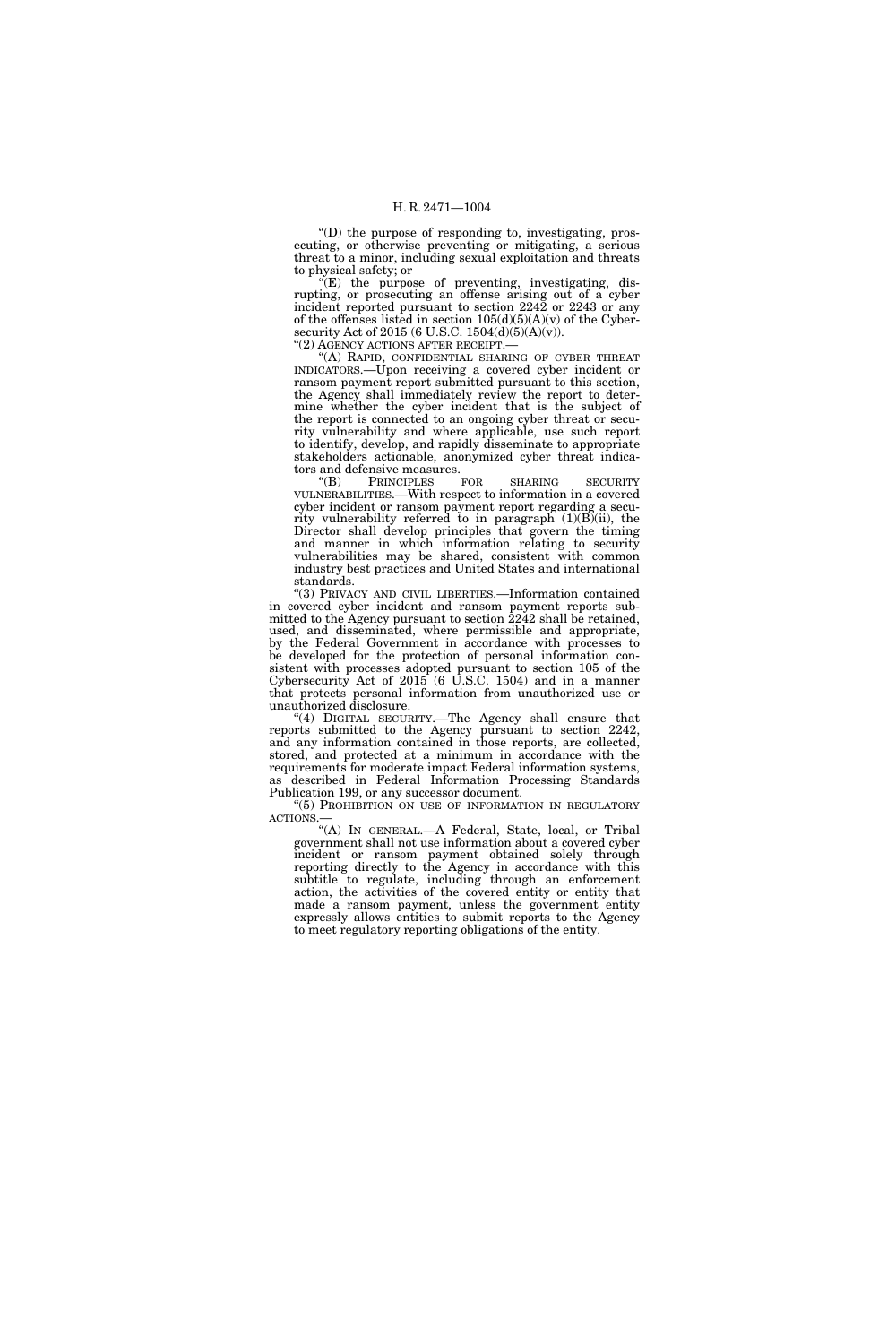''(B) CLARIFICATION.—A report submitted to the Agency pursuant to section 2242 or 2243 may, consistent with Federal or State regulatory authority specifically relating to the prevention and mitigation of cybersecurity threats to information systems, inform the development or

implementation of regulations relating to such systems. "(b) PROTECTIONS FOR REPORTING ENTITIES AND INFORMA-TION.—Reports describing covered cyber incidents or ransom payments submitted to the Agency by entities in accordance with section 2242, as well as voluntarily-submitted cyber incident reports submitted to the Agency pursuant to section 2243, shall—

''(1) be considered the commercial, financial, and proprietary information of the covered entity when so designated by the covered entity;

 $\mathcal{E}(2)$  be exempt from disclosure under section 552(b)(3) of title 5, United States Code (commonly known as the 'Freedom of Information Act'), as well as any provision of State, Tribal, or local freedom of information law, open government law, open meetings law, open records law, sunshine law, or similar law requiring disclosure of information or records;

 $(3)$  be considered not to constitute a waiver of any applicable privilege or protection provided by law, including trade secret protection; and

"(4) not be subject to a rule of any Federal agency or department or any judicial doctrine regarding ex parte communications with a decision-making official.

''(c) LIABILITY PROTECTIONS.—

" $(1)$  In GENERAL.—No cause of action shall lie or be maintained in any court by any person or entity and any such action shall be promptly dismissed for the submission of a report pursuant to section 2242(a) that is submitted in conformance with this subtitle and the rule promulgated under section 2242(b), except that this subsection shall not apply with regard to an action by the Federal Government pursuant to section 2244(c)(2).

 $\cdot$ (2) SCOPE.—The liability protections provided in this subsection shall only apply to or affect litigation that is solely based on the submission of a covered cyber incident report or ransom payment report to the Agency.

''(3) RESTRICTIONS.—Notwithstanding paragraph (2), no report submitted to the Agency pursuant to this subtitle or any communication, document, material, or other record, created for the sole purpose of preparing, drafting, or submitting such report, may be received in evidence, subject to discovery, or otherwise used in any trial, hearing, or other proceeding in or before any court, regulatory body, or other authority of the United States, a State, or a political subdivision thereof, provided that nothing in this subtitle shall create a defense to discovery or otherwise affect the discovery of any communication, document, material, or other record not created for the sole purpose of preparing, drafting, or submitting such report.

''(d) SHARING WITH NON-FEDERAL ENTITIES.—The Agency shall anonymize the victim who reported the information when making information provided in reports received under section 2242 available to critical infrastructure owners and operators and the general public.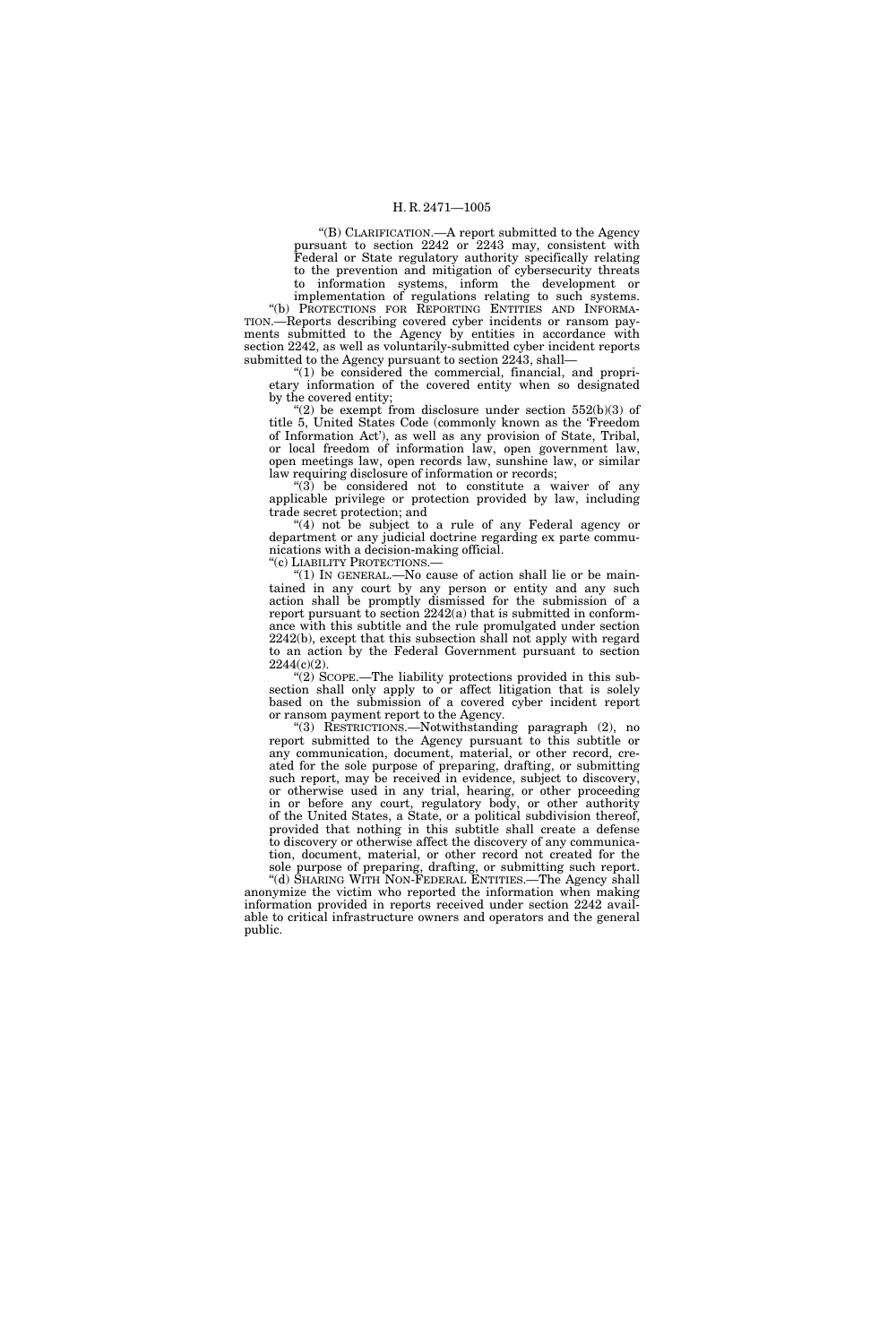''(e) STORED COMMUNICATIONS ACT.—Nothing in this subtitle shall be construed to permit or require disclosure by a provider of a remote computing service or a provider of an electronic communication service to the public of information not otherwise permitted or required to be disclosed under chapter 121 of title 18, United States Code (commonly known as the 'Stored Communications Act'). **''SEC. 2246. CYBER INCIDENT REPORTING COUNCIL.** 

"(a) RESPONSIBILITY OF THE SECRETARY.—The Secretary shall lead an intergovernmental Cyber Incident Reporting Council, in consultation with the Director of the Office of Management and Budget, the Attorney General, the National Cyber Director, Sector Risk Management Agencies, and other appropriate Federal agencies, to coordinate, deconflict, and harmonize Federal incident reporting requirements, including those issued through regulations.

''(b) RULE OF CONSTRUCTION.—Nothing in subsection (a) shall be construed to provide any additional regulatory authority to any Federal entity.

(b) TECHNICAL AND CONFORMING AMENDMENT.—The table of contents in section 1(b) of the Homeland Security Act of 2002 (Public Law 107–296; 116 Stat. 2135) is amended by inserting after the items relating to subtitle C of title XXII the following: ''Subtitle D—Cyber Incident Reporting

''Sec. 2240. Definitions.

- 
- "Sec. 2241. Cyber Incident Review.<br>"Sec. 2242. Required reporting of certain cyber incidents.<br>"Sec. 2243. Voluntary reporting of other cyber incidents.<br>"Sec. 2244. Noncompliance with required reporting.<br>"Sec. 2245. Informa
- "Sec. 2246. Cyber Incident Reporting Council.".

#### **SEC. 104. FEDERAL SHARING OF INCIDENT REPORTS.**

(a) CYBER INCIDENT REPORTING SHARING.—

(1) IN GENERAL.—Notwithstanding any other provision of law or regulation, any Federal agency, including any independent establishment (as defined in section 104 of title 5, United States Code), that receives a report from an entity of a cyber incident, including a ransomware attack, shall provide the report to the Agency as soon as possible, but not later than 24 hours after receiving the report, unless a shorter period is required by an agreement made between the Department of Homeland Security (including the Cybersecurity and Infrastructure Security Agency) and the recipient Federal agency. The Director shall share and coordinate each report pursuant to section 2241(b) of the Homeland Security Act of 2002, as added by section 103 of this division.

(2) RULE OF CONSTRUCTION.—The requirements described in paragraph (1) and section 2245(d) of the Homeland Security Act of 2002, as added by section 103 of this division, may not be construed to be a violation of any provision of law or policy that would otherwise prohibit disclosure or provision of information within the executive branch.

(3) PROTECTION OF INFORMATION.—The Director shall comply with any obligations of the recipient Federal agency described in paragraph (1) to protect information, including with respect to privacy, confidentiality, or information security, if those obligations would impose greater protection requirements than this division or the amendments made by this division.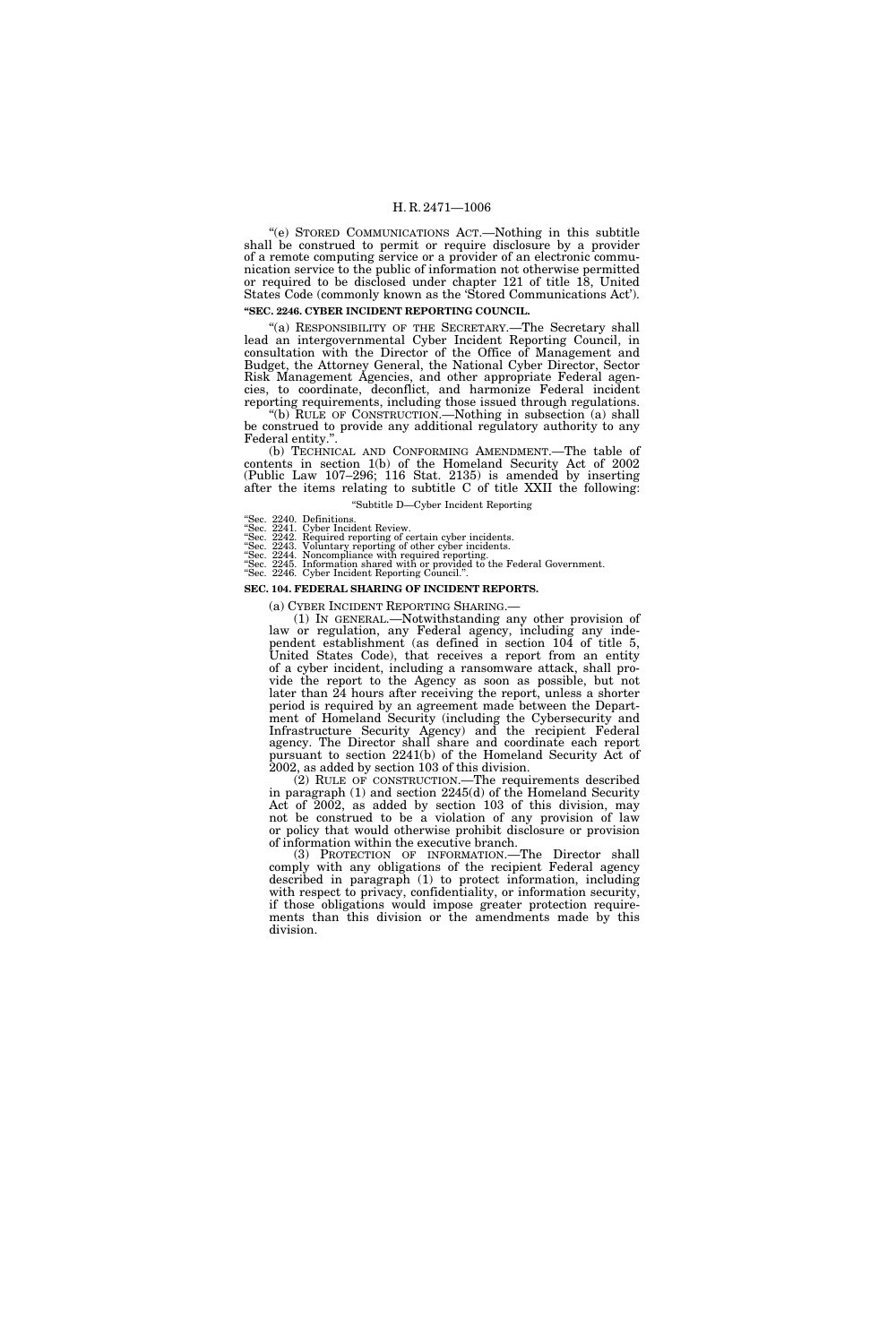(4) EFFECTIVE DATE.—This subsection shall take effect on the effective date of the final rule issued pursuant to section 2242(b) of the Homeland Security Act of 2002, as added by section 103 of this division.

(5) AGENCY AGREEMENTS.—

(A) IN GENERAL.—The Agency and any Federal agency, including any independent establishment (as defined in section 104 of title 5, United States Code), that receives incident reports from entities, including due to ransomware attacks, shall, as appropriate, enter into a documented agreement to establish policies, processes, procedures, and mechanisms to ensure reports are shared with the Agency pursuant to paragraph (1).

(B) AVAILABILITY.—To the maximum extent practicable, each documented agreement required under subparagraph (A) shall be made publicly available.

(C) REQUIREMENT.—The documented agreements required by subparagraph (A) shall require reports be shared from Federal agencies with the Agency in such time as to meet the overall timeline for covered entity reporting of covered cyber incidents and ransom payments established in section 2242 of the Homeland Security Act of 2002, as added by section 103 of this division.

(b) HARMONIZING REPORTING REQUIREMENTS.—The Secretary of Homeland Security, acting through the Director, shall, in consultation with the Cyber Incident Reporting Council described in section 2246 of the Homeland Security Act of 2002, as added by section 103 of this division, to the maximum extent practicable—

(1) periodically review existing regulatory requirements, including the information required in such reports, to report incidents and ensure that any such reporting requirements and procedures avoid conflicting, duplicative, or burdensome requirements; and

(2) coordinate with appropriate Federal partners and regulatory authorities that receive reports relating to incidents to identify opportunities to streamline reporting processes, and where feasible, facilitate interagency agreements between such authorities to permit the sharing of such reports, consistent with applicable law and policy, without impacting the ability of the Agency to gain timely situational awareness of a covered cyber incident or ransom payment.

# **SEC. 105. RANSOMWARE VULNERABILITY WARNING PILOT PROGRAM.**

(a) PROGRAM.—Not later than 1 year after the date of enactment of this Act, the Director shall establish a ransomware vulnerability warning pilot program to leverage existing authorities and technology to specifically develop processes and procedures for, and to dedicate resources to, identifying information systems that contain security vulnerabilities associated with common ransomware attacks, and to notify the owners of those vulnerable systems of their security vulnerability.

(b) IDENTIFICATION OF VULNERABLE SYSTEMS.—The pilot program established under subsection (a) shall—

(1) identify the most common security vulnerabilities utilized in ransomware attacks and mitigation techniques; and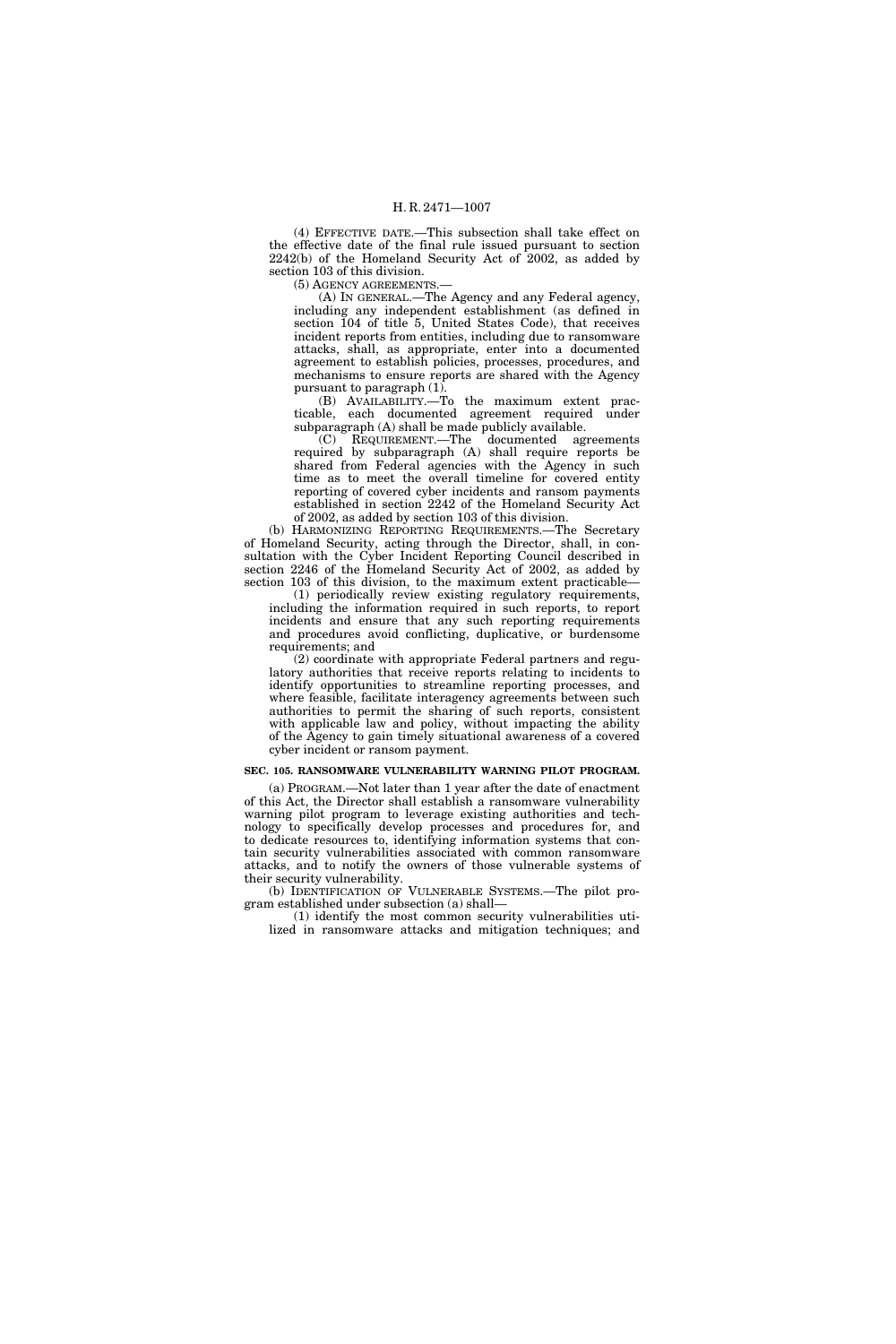(2) utilize existing authorities to identify information systems that contain the security vulnerabilities identified in paragraph (1).

(c) ENTITY NOTIFICATION.—

(1) IDENTIFICATION.—If the Director is able to identify the entity at risk that owns or operates a vulnerable information system identified in subsection (b), the Director may notify the owner of the information system.

(2) NO IDENTIFICATION.—If the Director is not able to identify the entity at risk that owns or operates a vulnerable information system identified in subsection (b), the Director may utilize the subpoena authority pursuant to section 2209 of the Homeland Security Act of 2002 (6 U.S.C. 659) to identify and notify the entity at risk pursuant to the procedures under that section.

(3) REQUIRED INFORMATION.—A notification made under paragraph (1) shall include information on the identified security vulnerability and mitigation techniques.

(d) PRIORITIZATION OF NOTIFICATIONS.—To the extent practicable, the Director shall prioritize covered entities for identification and notification activities under the pilot program established under this section.

(e) LIMITATION ON PROCEDURES.—No procedure, notification, or other authorities utilized in the execution of the pilot program established under subsection (a) shall require an owner or operator of a vulnerable information system to take any action as a result of a notice of a security vulnerability made pursuant to subsection (c).

(f) RULE OF CONSTRUCTION.—Nothing in this section shall be construed to provide additional authorities to the Director to identify vulnerabilities or vulnerable systems.

(g) TERMINATION.—The pilot program established under subsection (a) shall terminate on the date that is 4 years after the date of enactment of this Act.

#### **SEC. 106. RANSOMWARE THREAT MITIGATION ACTIVITIES.**

(a) JOINT RANSOMWARE TASK FORCE.—

(1) IN GENERAL.—Not later than 180 days after the date of enactment of this Act, the Director, in consultation with the National Cyber Director, the Attorney General, and the Director of the Federal Bureau of Investigation, shall establish and chair the Joint Ransomware Task Force to coordinate an ongoing nationwide campaign against ransomware attacks, and identify and pursue opportunities for international cooperation.

(2) COMPOSITION.—The Joint Ransomware Task Force shall consist of participants from Federal agencies, as determined appropriate by the National Cyber Director in consultation with the Secretary of Homeland Security.

(3) RESPONSIBILITIES.—The Joint Ransomware Task Force, utilizing only existing authorities of each participating Federal agency, shall coordinate across the Federal Government the following activities:

(A) Prioritization of intelligence-driven operations to disrupt specific ransomware actors.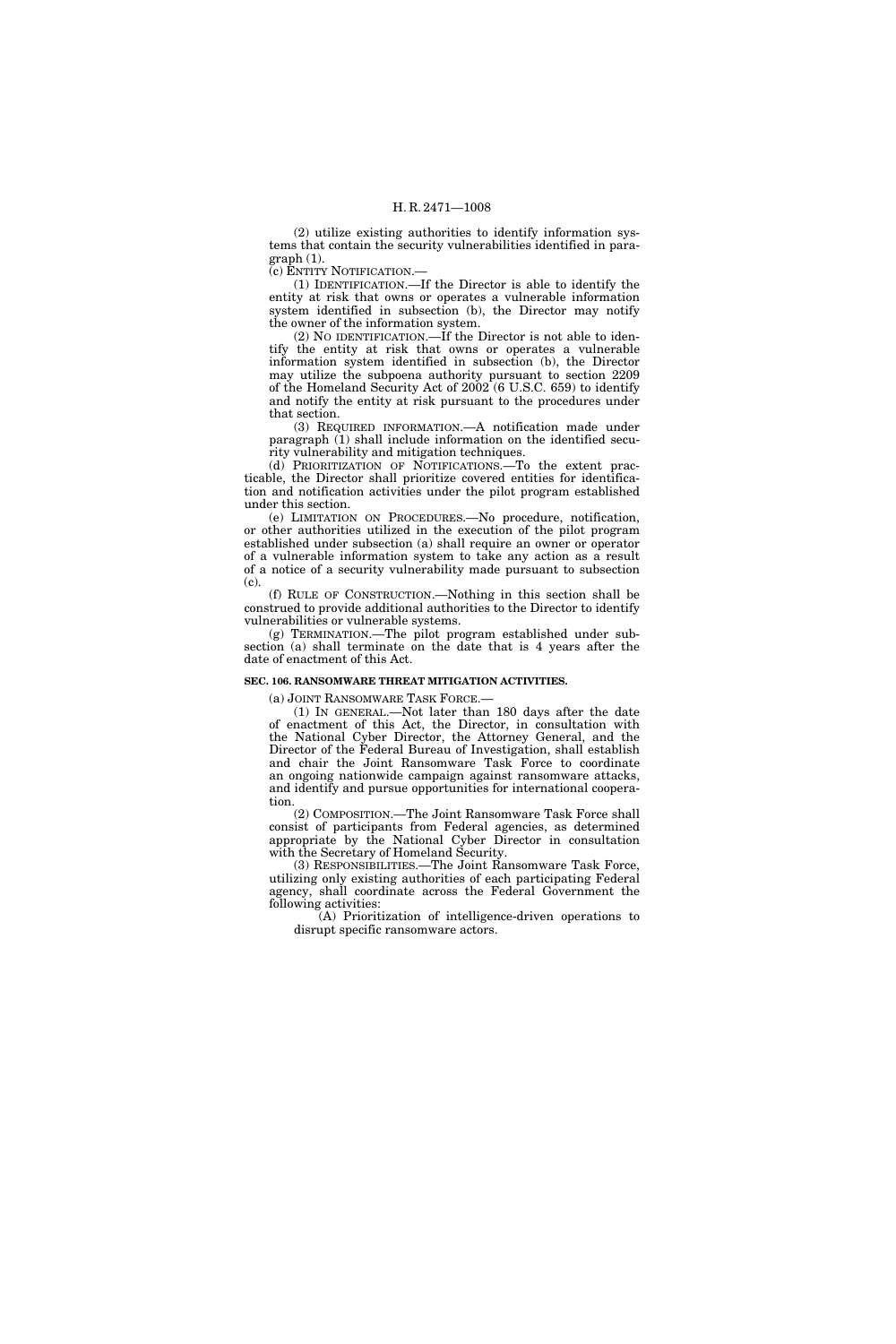(B) Consult with relevant private sector, State, local, Tribal, and territorial governments and international stakeholders to identify needs and establish mechanisms for providing input into the Joint Ransomware Task Force.

(C) Identifying, in consultation with relevant entities, a list of highest threat ransomware entities updated on an ongoing basis, in order to facilitate—

(i) prioritization for Federal action by appropriate Federal agencies; and

(ii) identify metrics for success of said actions. (D) Disrupting ransomware criminal actors, associated infrastructure, and their finances.

(E) Facilitating coordination and collaboration between Federal entities and relevant entities, including the private sector, to improve Federal actions against ransomware threats.

(F) Collection, sharing, and analysis of ransomware trends to inform Federal actions.

(G) Creation of after-action reports and other lessons learned from Federal actions that identify successes and failures to improve subsequent actions.

(H) Any other activities determined appropriate by the Joint Ransomware Task Force to mitigate the threat of ransomware attacks.

(b) RULE OF CONSTRUCTION.—Nothing in this section shall be construed to provide any additional authority to any Federal agency.

# **SEC. 107. CONGRESSIONAL REPORTING.**

(a) REPORT ON STAKEHOLDER ENGAGEMENT.—Not later than 30 days after the date on which the Director issues the final rule under section 2242(b) of the Homeland Security Act of 2002, as added by section 103 of this division, the Director shall submit to the Committee on Homeland Security and Governmental Affairs of the Senate and the Committee on Homeland Security of the House of Representatives a report that describes how the Director engaged stakeholders in the development of the final rule.

(b) REPORT ON OPPORTUNITIES TO STRENGTHEN SECURITY RESEARCH.—Not later than 1 year after the date of enactment of this Act, the Director shall submit to the Committee on Homeland Security and Governmental Affairs of the Senate and the Committee on Homeland Security of the House of Representatives a report describing how the National Cybersecurity and Communications Integration Center established under section 2209 of the Homeland Security Act of 2002 (6 U.S.C. 659) has carried out activities under section 2241(a)(9) of the Homeland Security Act of 2002, as added by section 103 of this division, by proactively identifying opportunities to use cyber incident data to inform and enable cybersecurity research within the academic and private sector.

(c) REPORT ON RANSOMWARE VULNERABILITY WARNING PILOT PROGRAM.—Not later than 1 year after the date of enactment of this Act, and annually thereafter for the duration of the pilot program established under section 105, the Director shall submit to the Committee on Homeland Security and Governmental Affairs of the Senate and the Committee on Homeland Security of the House of Representatives a report, which may include a classified annex, on the effectiveness of the pilot program, which shall include a discussion of the following: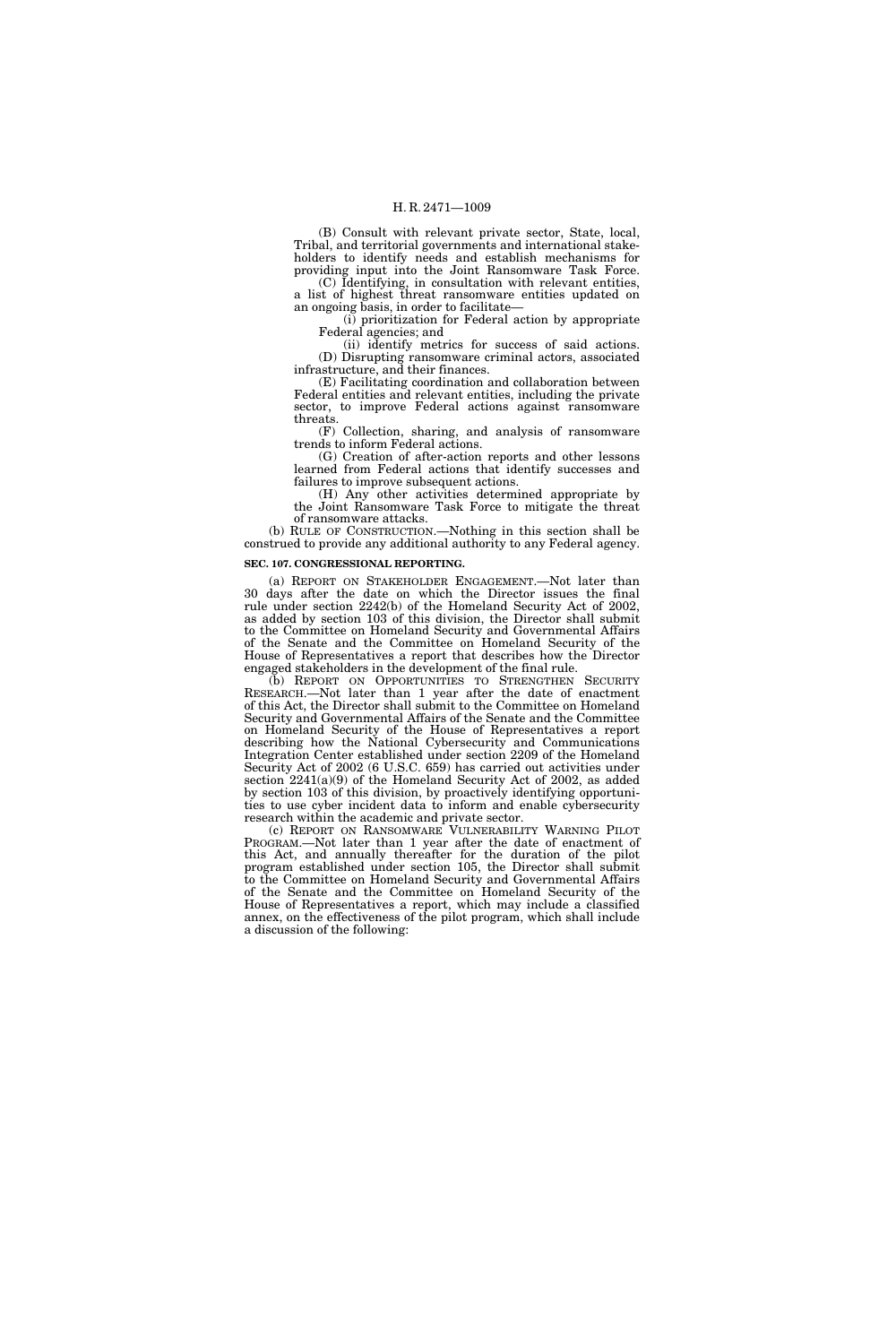(1) The effectiveness of the notifications under section 105(c) in mitigating security vulnerabilities and the threat of ransomware.

(2) Identification of the most common vulnerabilities utilized in ransomware.

(3) The number of notifications issued during the preceding year.

(4) To the extent practicable, the number of vulnerable devices or systems mitigated under the pilot program by the Agency during the preceding year.

(d) REPORT ON HARMONIZATION OF REPORTING REGULATIONS. (1) IN GENERAL.—Not later than 180 days after the date on which the Secretary of Homeland Security convenes the Cyber Incident Reporting Council described in section 2246 of the Homeland Security Act of 2002, as added by section 103 of this division, the Secretary of Homeland Security shall submit to the appropriate congressional committees a report that includes—

(A) a list of duplicative Federal cyber incident reporting requirements on covered entities;

(B) a description of any challenges in harmonizing the duplicative reporting requirements;

(C) any actions the Director intends to take to facilitate harmonizing the duplicative reporting requirements; and (D) any proposed legislative changes necessary to address the duplicative reporting.

(2) RULE OF CONSTRUCTION.—Nothing in paragraph (1) shall be construed to provide any additional regulatory authority to any Federal agency.

(e) GAO REPORTS.—

(1) IMPLEMENTATION OF THIS DIVISION.—Not later than 2 years after the date of enactment of this Act, the Comptroller General of the United States shall submit to the Committee on Homeland Security and Governmental Affairs of the Senate and the Committee on Homeland Security of the House of Representatives a report on the implementation of this division and the amendments made by this division.

(2) EXEMPTIONS TO REPORTING.—Not later than 1 year after the date on which the Director issues the final rule required under section 2242(b) of the Homeland Security Act of 2002, as added by section 103 of this division, the Comptroller General of the United States shall submit to the Committee on Homeland Security and Governmental Affairs of the Senate and the Committee on Homeland Security of the House of Representatives a report on the exemptions to reporting under paragraphs  $(2)$  and  $(5)$  of section  $2242(a)$  of the Homeland Security Act of 2002, as added by section 103 of this division, which shall include—

(A) to the extent practicable, an evaluation of the quantity of cyber incidents not reported to the Federal Government;

(B) an evaluation of the impact on impacted entities, homeland security, and the national economy due to cyber incidents, ransomware attacks, and ransom payments, including a discussion on the scope of impact of cyber incidents that were not reported to the Federal Government;